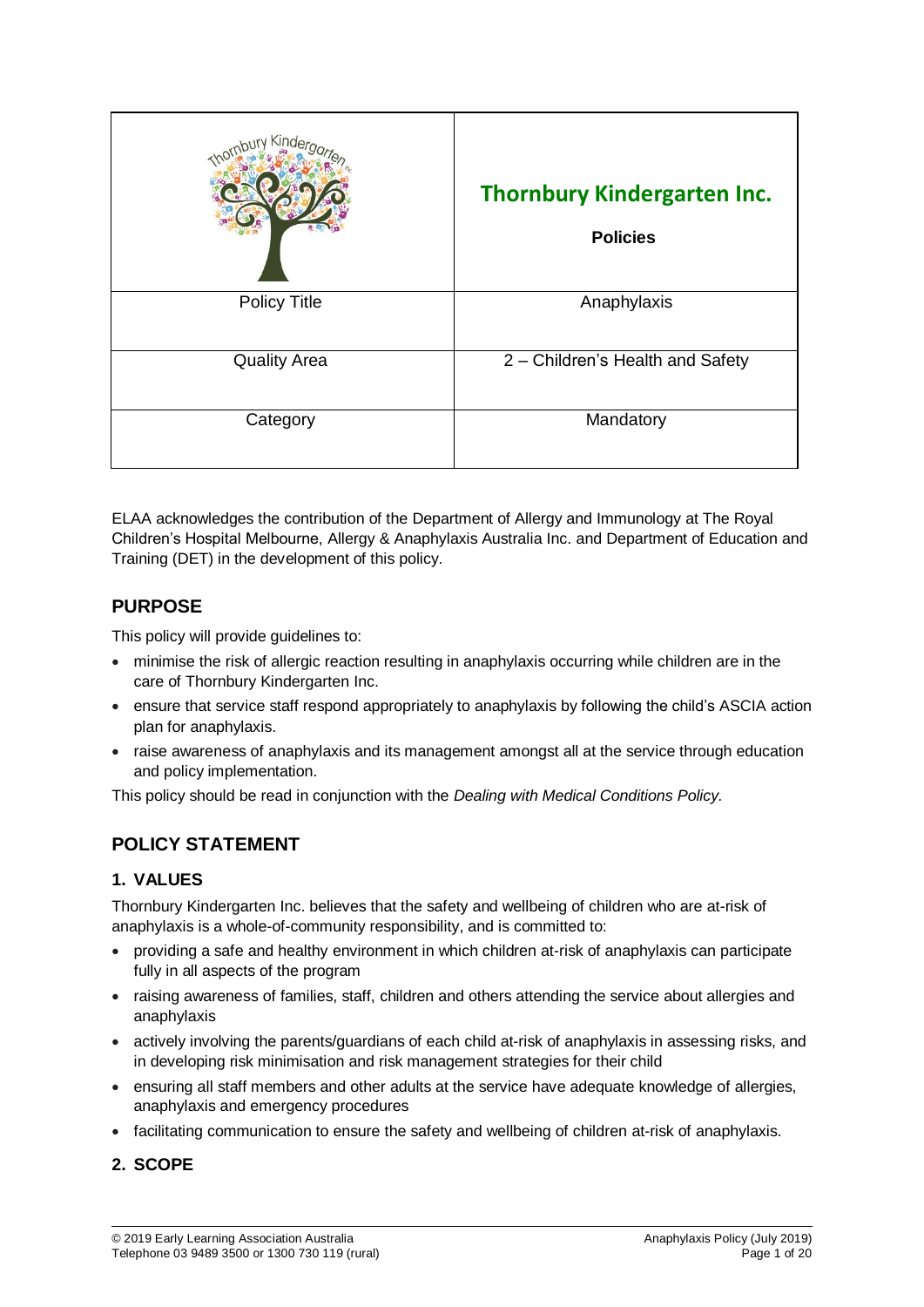This policy applies to the Approved Provider, Persons with Management or Control, Nominated Supervisor, Persons in Day to Day Charge, educators, staff, students on placement, volunteers, parents/guardians, children and others attending the programs and activities of Thornbury Kindergarten Inc. This policy will apply regardless of whether a child diagnosed by a registered medical practitioner as being at-risk of anaphylaxis is enrolled at the service.

## **3. BACKGROUND AND LEGISLATION**

## **Background**

Anaphylaxis is a severe and potentially life-threatening allergic reaction. Up to two per cent of the general population and up to ten per cent of children are at-risk. The most common causes of allergic reaction in young children are eggs, peanuts, tree nuts, cow's milk, fish, shellfish, soy, wheat and sesame, bee or other insect stings, and some medications. A reaction can develop within minutes of exposure to the allergen and young children may not be able to identify or articulate the symptoms of anaphylaxis. With planning and training, a reaction can be treated effectively by using an adrenaline autoinjector, often called an EpiPen® or an Anapen®.

In any service that is open to the general community it is not possible to achieve a completely allergen-free environment. A range of procedures and risk minimisation strategies, including strategies to minimise the presence of allergens in the service, can reduce the risk of anaphylactic reactions.

Legislation that governs the operation of approved children's services is based on the health, safety and welfare of children, and requires that children are protected from hazards and harm. The Approved Provider will ensure that there is at least one educator on duty at all times who has current approved anaphylaxis management training in accordance with the *Education and Care Services National Regulations 2011* (Regulation 136(1) (b)). As a demonstration of duty of care and best practice, ELAA recommends all educators have current approved anaphylaxis management training (refer to *Definitions*).

Approved anaphylaxis management training is listed on the ACECQA website (refer to *Sources*).

## **Legislation and standards**

Relevant legislation and standards include but are not limited to:

- *Education and Care Services National Law Act 2010*: Sections 167, 169
- *Education and Care Services National Regulations 2011*: Regulations 90–96, 102, 136, 137, 146, 147, 160–162, 168(2)(d), 173, 177, 181, 183, 184, 246
- *Health Records Act 2001* (Vic)
- *National Quality Standard*, Quality Area 2: Children's Health and Safety
- *Occupational Health and Safety Act 2004* (Vic)
- *Privacy and Data Protection Act 2014* (Vic)
- *Privacy Act 1988* (Cth)
- *Public Health and Wellbeing Act 2008* (Vic)
- *Public Health and Wellbeing Regulations 2009* (Vic)

The most current amendments to listed legislation can be found at:

- Victorian Legislation Victorian Law Today:<http://www.legislation.vic.gov.au/>
- Commonwealth Legislation ComLaw:<http://www.comlaw.gov.au/>

## **4. DEFINITIONS**

The terms defined in this section relate specifically to this policy. For commonly used terms e.g. Approved Provider, Nominated Supervisor, Regulatory Authority etc. refer to the General Definitions section of the PolicyWorks manual provided in each foyer.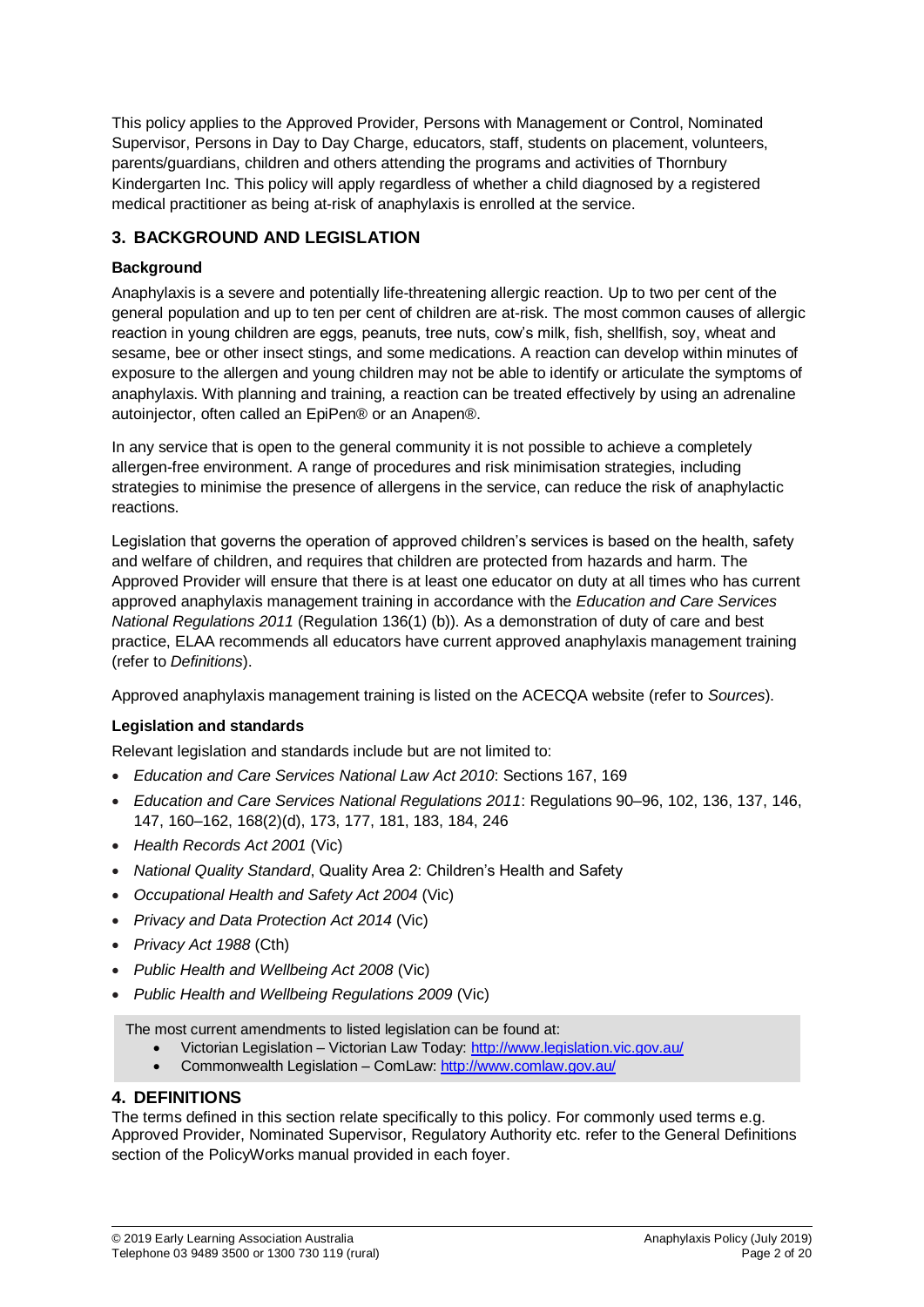**Adrenaline autoinjector:** An intramuscular injection device containing a single dose of adrenaline designed to be administered by people who are not medically trained. This device is commonly called an EpiPen® or an Anapen®. As EpiPen® and Anapen® products have different administration techniques, only one brand should be prescribed per individual and their ASCIA action plan for anaphylaxis (refer to *Definitions*) must be specific for the brand they have been prescribed.

Used adrenaline autoinjectors should be placed in a rigid sharps disposal unit or another rigid container if a sharps container is not available.

**Adrenaline autoinjector kit:** An insulated container with an unused, in-date adrenaline autoinjector, a copy of the child's ASCIA action plan for anaphylaxis, and telephone contact details for the child's parents/guardians, doctor/medical personnel and the person to be notified in the event of a reaction if the parents/guardians cannot be contacted. If prescribed, an antihistamine should also be included in the kit. Autoinjectors must be stored away from direct heat and cold.

**Allergen:** A substance that can cause an allergic reaction.

**Allergy:** An immune system response to something in the environment which is usually harmless, e.g.: food, pollen, dust mite. These can be ingested, inhaled, injected or absorbed.

**Allergic reaction:** A reaction to an allergen. Common signs and symptoms include one or more of the following:

#### *Mild to moderate signs & symptoms***:**

- hives or welts
- o tingling mouth
- swelling of the face, lips & eyes
- abdominal pain, vomiting and/or diarrhoea are mild to moderate symptoms; however these are severe reactions to insects.
- *Signs & symptoms of anaphylaxis are***:**
	- o difficult/noisy breathing
	- swelling of the tongue
	- swelling/tightness in the throat
	- o difficulty talking and/or hoarse voice
	- wheeze or persistent cough
	- persistent dizziness or collapse (child pale or floppy).

**Anapen®:** A type of adrenaline autoinjector (refer to *Definitions*) containing a single dose of adrenaline. The administration technique in an Anapen® is different to that of the Epicene®. Two strengths are available: an Anapen® and an Anapen Jr®, and each is prescribed according to a child's weight. The Anapen Jr® is recommended for a child weighing 10–20kg. An AnaPen® is recommended for use when a child weighs more than 20kg.The child's ASCIA action plan for anaphylaxis (refer to *Definitions*) must be specific for the brand they have been prescribed.

**Anaphylaxis:** A severe, rapid and potentially life threatening allergic reaction that affects normal functioning of the major body systems, particularly the respiratory (breathing) and/or circulation systems.

**Anaphylaxis management training:** Training that includes recognition of allergic reactions, strategies for risk minimisation and risk management, procedures for emergency treatment and facilitates practise in the administration of treatment using an adrenaline autoinjector (refer to *Definitions*) trainer. Approved training is listed on the ACECQA website (refer to *Sources*).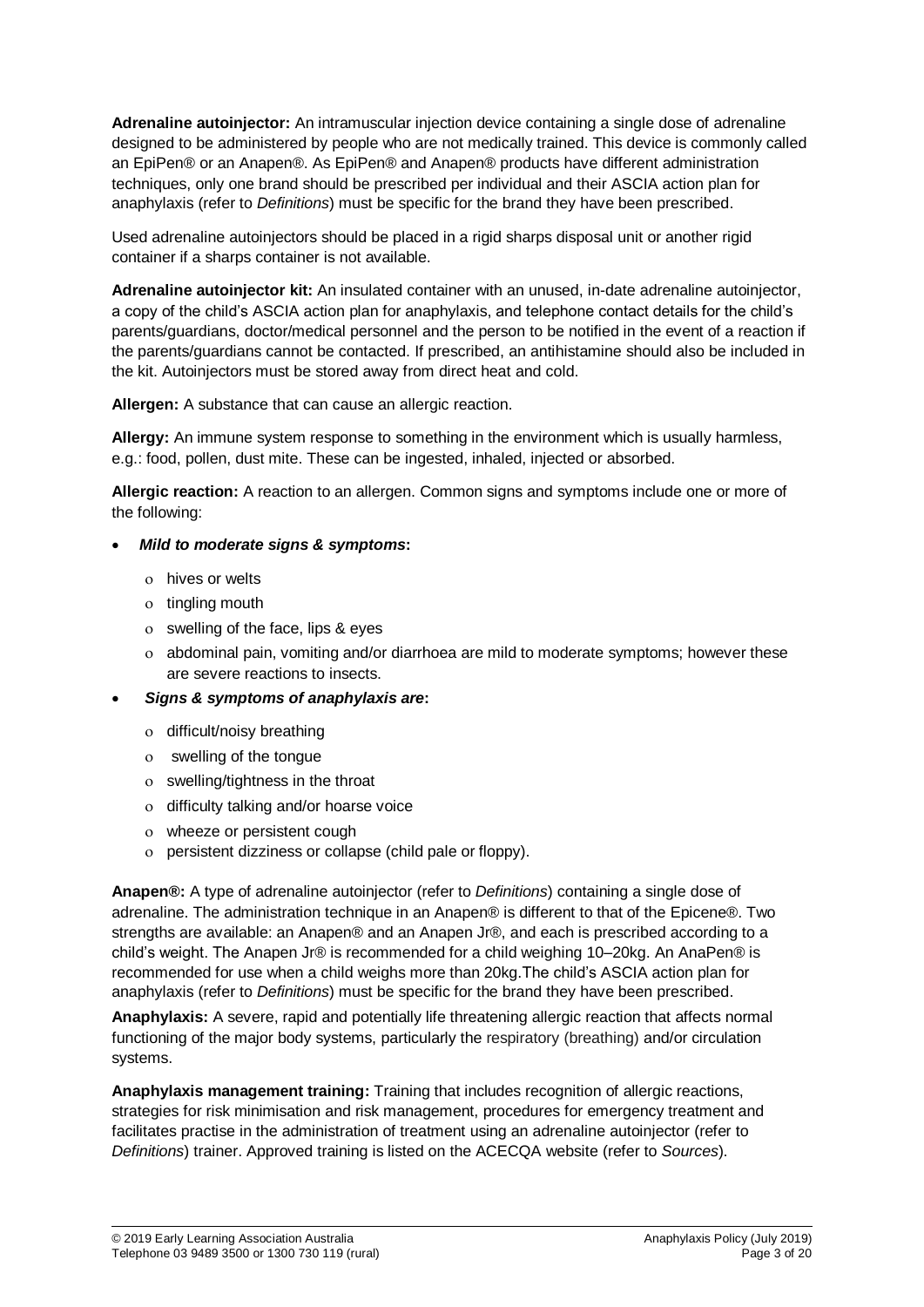**Approved anaphylaxis management training:** Training that is approved by the National Authority in accordance with Regulation 137(e) of the *Education and Care Services National Regulations 2011*, and is listed on the ACECQA website (refer to *Sources*).

**ASCIA action plan for anaphylaxis**: An individual medical management plan prepared and signed by the child's treating, registered medical practitioner that provides the child's name and confirmed allergies, a photograph of the child, a description of the prescribed anaphylaxis medication for that child and clear instructions on treating an anaphylactic episode. The plan must be specific for the brand of autoinjector prescribed for each child. Examples of plans specific to different adrenaline autoinjector brands are available for download on the Australasian Society of Clinical Immunology and Allergy (ASCIA) website:

[www.allergy.org.au/health-professionals/anaphylaxis-resources/ascia-action-plan-for-anaphylaxis](http://www.allergy.org.au/health-professionals/anaphylaxis-resources/ascia-action-plan-for-anaphylaxis)

**At-risk child:** A child whose allergies have been medically diagnosed and who is at-risk of anaphylaxis.

**Communication plan:** A plan that forms part of the policy outlining how the service will communicate with parents/guardians and staff in relation to the policy. The communication plan also describes how parents/guardians and staff will be informed about risk minimisation plans and emergency procedures to be followed when a child diagnosed as at-risk of anaphylaxis is enrolled at a service.

**Duty of care:** A common law concept that refers to the responsibilities of organisations to provide people with an adequate level of protection against harm and all reasonable foreseeable risk of injury.

**Epicene®:** A type of adrenaline autoinjector (refer to *Definitions*) containing a single dose of adrenaline which is delivered via a spring-activated needle that is concealed until administration is required. Two strengths are available: an Epicene® and an Epicene Jr®, and each is prescribed according to a child's weight. The Epicene Jr® is recommended for a child weighing 10–20kg. An Epicene® is recommended for use when a child weighs more than 20kg. The child's ASCIA action plan for anaphylaxis (refer to *Definitions*) must be specific for the brand they have been prescribed.

**First aid management of anaphylaxis course**: Accredited training in first aid management of anaphylaxis including competency in the use of an adrenaline autoinjector.

**Intolerance:** Often confused with allergy, intolerance is an adverse reaction to ingested foods or chemicals experienced by the body but not involving the immune system.

**No food sharing:** A rule/practice in which a child at-risk of anaphylaxis only eats food that is supplied/permitted by their parents/guardians and does not share food with, or accept food from, any other person.

**Nominated staff member:** (In relation to this policy) a staff member nominated to be the liaison between parents/guardians of a child at-risk of anaphylaxis and the Approved Provider. This person also checks regularly to ensure that the adrenaline autoinjector kit is complete and that the device itself is unused and in date, and leads practice sessions for staff who have undertaken anaphylaxis management training.

**Risk minimisation:** The practice of developing and implementing a range of strategies to reduce hazards for a child at-risk of anaphylaxis, by removing, as far as is practicable, major allergen sources from the service.

**Risk minimisation plan:** A service-specific plan that documents a child's allergy, practical strategies to minimise risk of exposure to allergens at the service and details of the person/s responsible for implementing these strategies. A risk minimisation plan should be developed by the Approved Provider/Nominated Supervisor in consultation with the parents/guardians of the child at-risk of anaphylaxis and service staff. The plan should be developed upon a child's enrolment or initial diagnosis, and reviewed at least annually and always on re-enrolment. A sample risk minimisation plan is provided as Attachment 3.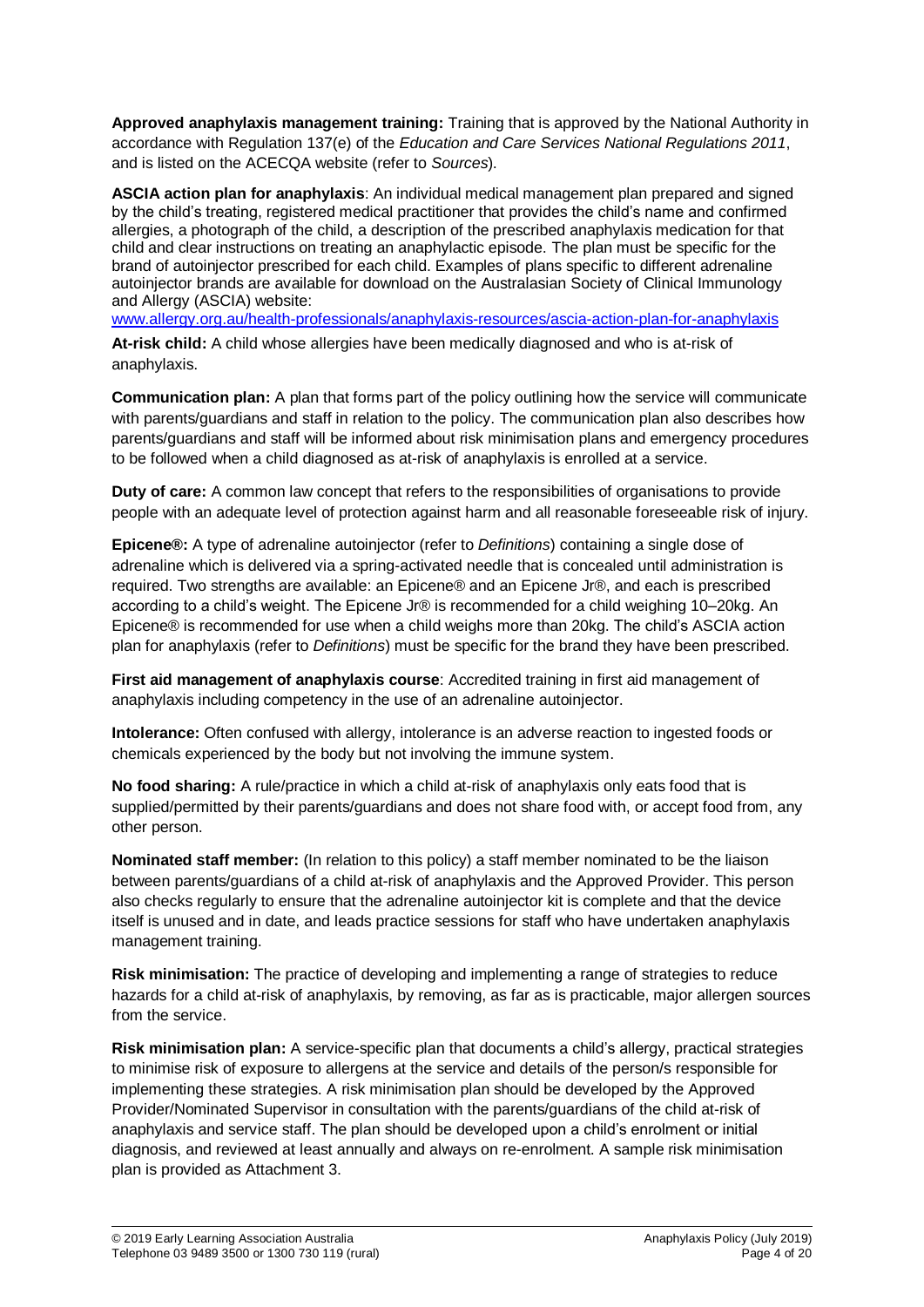**Staff record:** A record which the Approved Provider of a centre-based service must keep containing information about the Nominated Supervisor, staff, volunteers and students at a service, as set out under Division 9 of the National Regulations.

# **5. SOURCES AND RELATED POLICIES**

## **Sources**

- ACECQA provides lists of approved first aid training, approved emergency asthma management training and approved anaphylaxis management training on their website: http://acecqa.gov.au/qualifications/requirements/first-aid-qualifications-training
- Allergy & Anaphylaxis Australia Inc. is a not-for-profit support organisation for families of children with food-related anaphylaxis. Resources include a telephone support line and items available for sale including storybooks, and Epicene® trainers: [www.allergyfacts.org.au](http://www.allergyfacts.org.au/)
- Australasian Society of Clinical Immunology and Allergy (ASCIA): [www.allergy.org.au](http://www.allergy.org.au/) provides information and resources on allergies. Action plans for anaphylaxis can be downloaded from this site. Also available is a procedure for the First Aid Treatment for anaphylaxis (refer to Attachment 4). Contact details of clinical immunologists and allergy specialists are also provided.
- Department of Education and Training (DET) provides information related to anaphylaxis and anaphylaxis training:

http://www.education.vic.gov.au/childhood/providers/regulation/Pages/anaphylaxis.aspx

- Department of Allergy and Immunology at The Royal Children's Hospital Melbourne [\(www.rch.org.au/allergy\)](http://www.rch.org.au/allergy) provides information about allergies and services available at the hospital. This department can evaluate a child's allergies and provide an adrenaline autoinjector prescription. Kids Health Info fact sheets are also available from the website, including the following:
	- *Allergic and anaphylactic reactions* (July 2019): [www.rch.org.au/kidsinfo/factsheets.cfm?doc\\_id=11148](http://www.rch.org.au/kidsinfo/factsheets.cfm?doc_id=11148)

The Royal Children's Hospital has been contracted by the Department of Education and Training (DET) to provide an Anaphylaxis Advice & Support Line to central and regional DET staff, school principals and representatives, school staff, children's services staff and parents/guardians wanting support. The Anaphylaxis Advice & Support Line can be contacted on 1300 725 911 or 9345 4235, or by email: [carol.whitehead@rch.org.au](mailto:carol.whitehead@rch.org.au)

## **Service policies**

- *Administration of First Aid Policy*
- *Administration of Medication Policy*
- *Asthma Policy*
- *Dealing with Medical Conditions Policy*
- *Diabetes Policy*
- *Enrolment and Orientation Policy*
- *Excursions and Service Events Policy*
- *Food Safety Policy*
- *Hygiene Policy*
- *Incident, Injury, Trauma and Illness Policy*
- *Inclusion and Equity Policy*
- *Nutrition and Active Play Policy*
- *Privacy and Confidentiality Policy*
- *Supervision of Children Policy*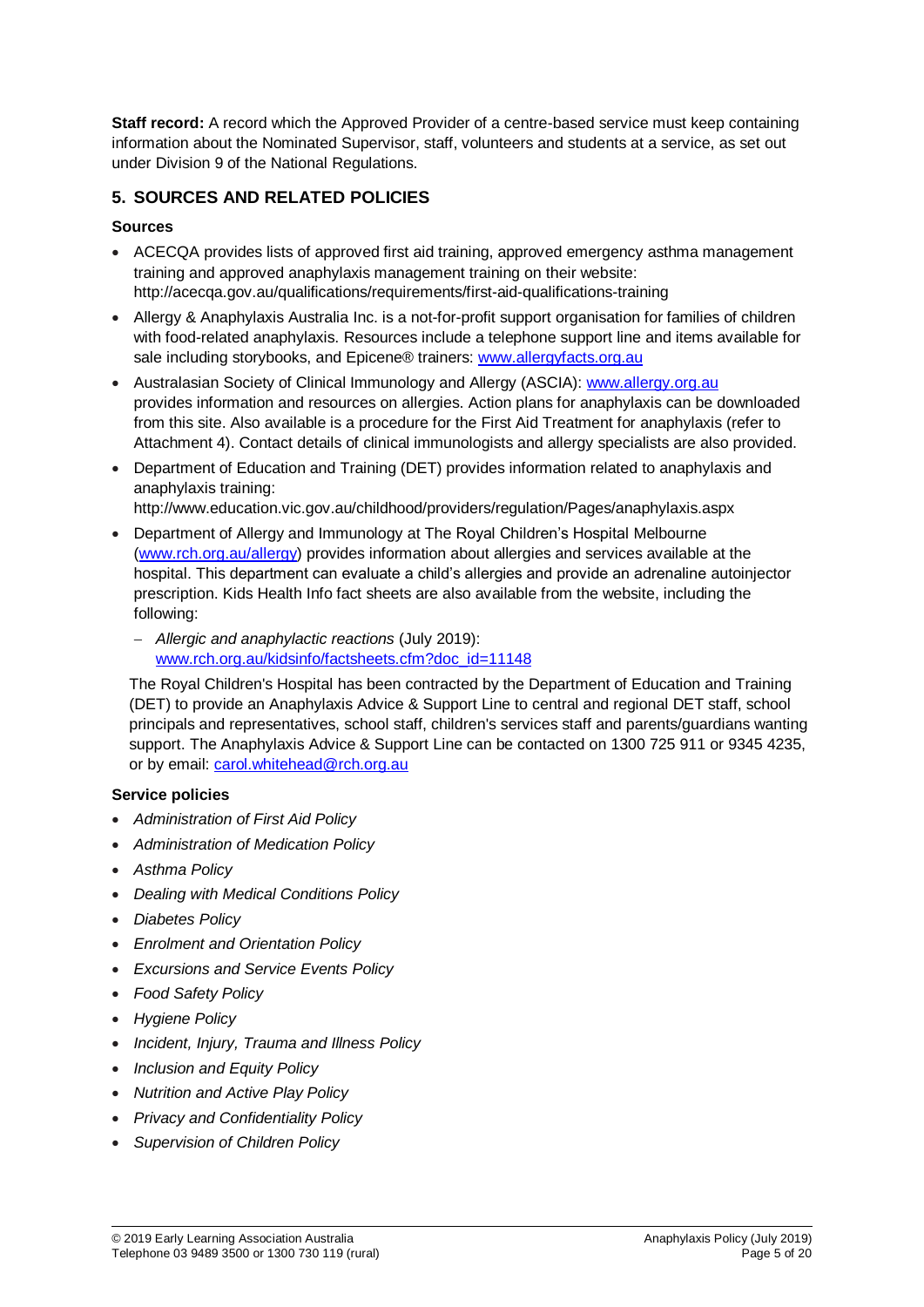# **PROCEDURES**

#### **The Approved Provider or Persons with Management and Control is responsible for:**

- ensuring that an anaphylaxis policy, which meets legislative requirements and includes a risk minimisation plan (refer to Attachment 3) and communication plan, is developed and displayed at the service, and reviewed regularly
- providing approved anaphylaxis management training (refer to *Definitions*) to staff as required under the National Regulations
- ensuring that at least one educator with current approved anaphylaxis management training (refer to *Definitions*) is in attendance and immediately available at all times the service is in operation (Regulations 136, 137)
- ensuring the Nominated Supervisor, educators, staff members, students and volunteers at the service are provided with a copy of the *Anaphylaxis Policy* and the *Dealing with Medical Conditions Policy*
- ensuring parents/guardians and others at the service are provided with a copy of the *Anaphylaxis Policy* and the *Dealing with Medical Conditions Policy* (Regulation 91)
- ensuring that staff practice administration of treatment for anaphylaxis using an adrenaline autoinjector trainer at least annually, and preferably quarterly, and that participation is documented on the staff record
- ensuring the details of approved anaphylaxis management training (refer to *Definitions*) are included on the staff record (refer to *Definitions*), including details of training in the use of an autoinjector (Regulations 146, 147)
- ensuring that parents/guardians or a person authorised in the enrolment record provide written consent to the medical treatment or ambulance transportation of a child in the event of an emergency (Regulation 161), and that this authorisation is kept in the enrolment record for each child
- ensuring that parents/guardians or a person authorised in the child's enrolment record provide written authorisation for excursions outside the service premises (Regulation 102) (refer to *Excursions and Service Events Policy*)
- identifying children at-risk of anaphylaxis during the enrolment process and informing staff
- following appropriate reporting procedures set out in the *Incident, Injury, Trauma and Illness Policy* in the event that a child is ill, or is involved in a medical emergency or an incident at the service that results in injury or trauma.

#### **In services where a child diagnosed as at-risk of anaphylaxis is enrolled, the Approved Provider is also responsible for:**

- displaying a notice prominently at the service stating that a child diagnosed as at-risk of anaphylaxis is being cared for and/or educated by the service (Regulation 173(2)(f))
- ensuring the *Enrolment checklist for children diagnosed as at-risk of anaphylaxis* (refer to Attachment 2) is completed
- ensuring an ASCIA action plan for anaphylaxis, risk management plan (refer to Attachment 3) and communications plan are developed for each child at the service who has been medically diagnosed as at-risk of anaphylaxis, in consultation with that child's parents/guardians and with a registered medical practitioner (Attachment 3)
- ensuring that all children diagnosed as at-risk of anaphylaxis have details of their allergy, their ASCIA action plan for anaphylaxis and their risk minimisation plan filed with their enrolment record (Regulation 162)
- ensuring a medication record is kept for each child to whom medication is to be administered by the service (Regulation 92)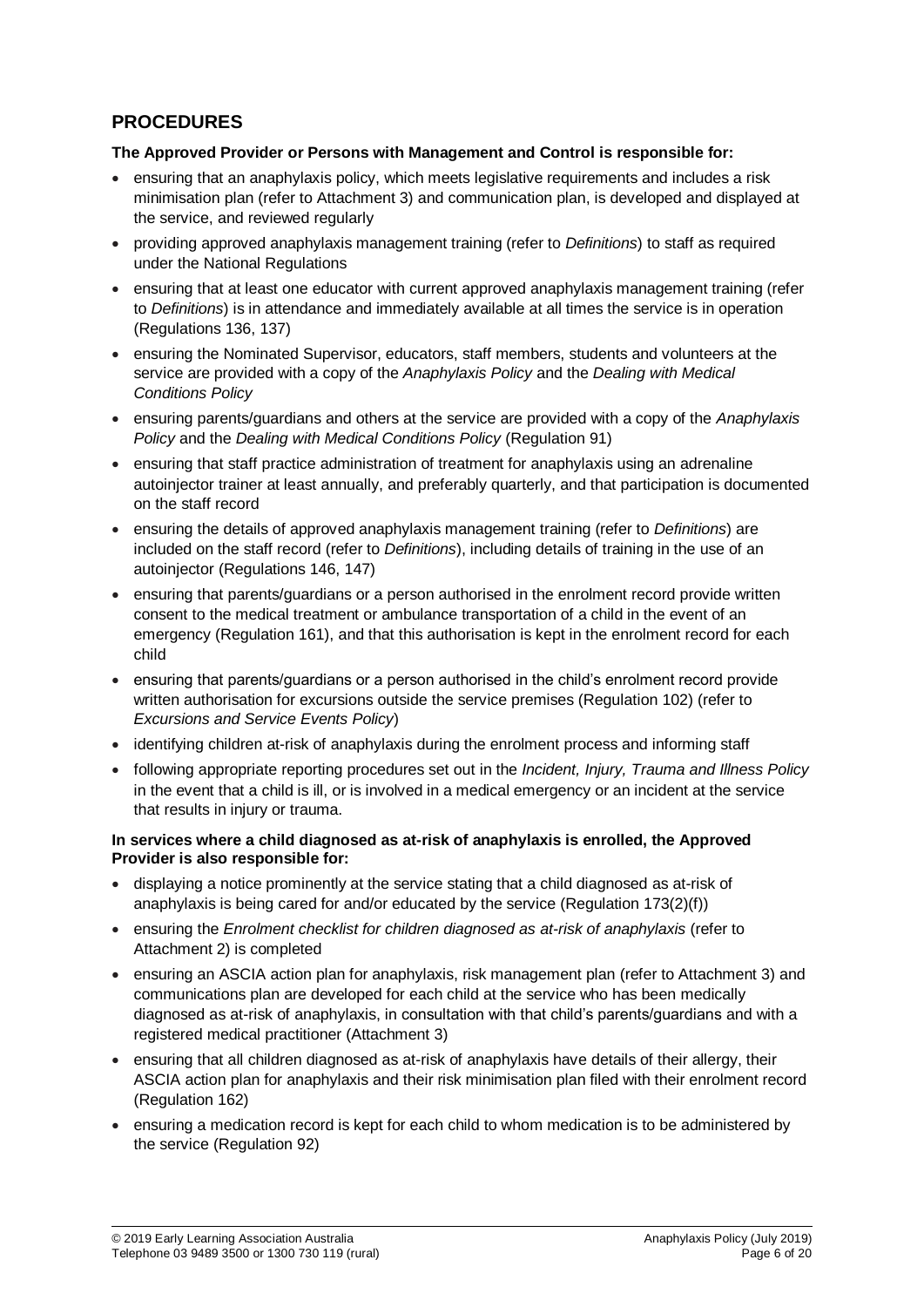- ensuring parents/guardians of all children at-risk of anaphylaxis provide an unused, in-date adrenaline autoinjector at all times their child is attending the service. Where this is not provided, children will be unable to attend the service
- ensuring that the child's ASCIA action plan for anaphylaxis is specific to the brand of adrenaline autoinjector prescribed by the child's medical practitioner
- implementing a procedure for first aid treatment for anaphylaxis consistent with current national recommendations (refer to Attachment 4) and ensuring all staff are aware of the procedure
- ensuring adequate provision and maintenance of adrenaline autoinjector kits (refer to *Definitions*)
- ensuring the expiry date of the adrenaline autoinjector is checked regularly and replaced when required and the liquid in the Epicene/Epicene Jnr is clear
- ensuring that a sharps disposal unit is available at the service for the safe disposal of used adrenaline autoinjectors
- implementing a communication plan and encouraging ongoing communication between parents/guardians and staff regarding the current status of the child's allergies, this policy and its implementation
- identifying and minimising allergens (refer to *Definitions*) at the service, where possible
- ensuring measures are in place to prevent cross-contamination of any food given to children diagnosed as at-risk of anaphylaxis (refer to *Nutrition and Active Play Policy* and *Food Safety Policy*)
- **EXECT** ensuring that children with at-risk of anaphylaxis are not discriminated against in any way
- ensuring that children with at-risk of anaphylaxis can participate in all activities safely and to their full potential
- immediately communicating any concerns with parents/guardians regarding the management of children diagnosed as at-risk of anaphylaxis attending the service
- ensuring that medication is not administered to a child at the service unless it has been authorised and administered in accordance with Regulations 95 and 96 (refer to *Administration of Medication Policy* and *Dealing with Medical Conditions Policy*)
- ensuring that parents/guardians of a child and emergency services are notified as soon as is practicable if medication has been administered to that child in an anaphylaxis emergency without authorisation from a parent/guardian or authorised nominee (Regulation 94)
- ensuring that a medication record is kept that includes all details required by Regulation 92(3) for each child to whom medication is to be administered
- ensuring that written notice is given to a parent/guardian as soon as is practicable if medication is administered to a child in the case of an emergency
- responding to complaints and notifying Department of Education and Training, in writing and within 24 hours, of any incident or complaint in which the health, safety or wellbeing of a child may have been at-risk
- displaying the Australasian Society of Clinical Immunology and Allergy (ASCIA) (refer to *Sources*) generic poster *Action Plan for Anaphylaxis* in key locations at the service
- displaying Ambulance Victoria's *AV How to Call Card* (refer to *Definitions*) near all service telephones
- complying with the risk minimisation procedures outlined in Attachment 1
- ensuring that educators/staff who accompany children at-risk of anaphylaxis outside the service carry a fully equipped adrenaline autoinjector kit (refer to *Definitions*) along with the ASCIA action plan for anaphylaxis for each child diagnosed as at-risk of anaphylaxis.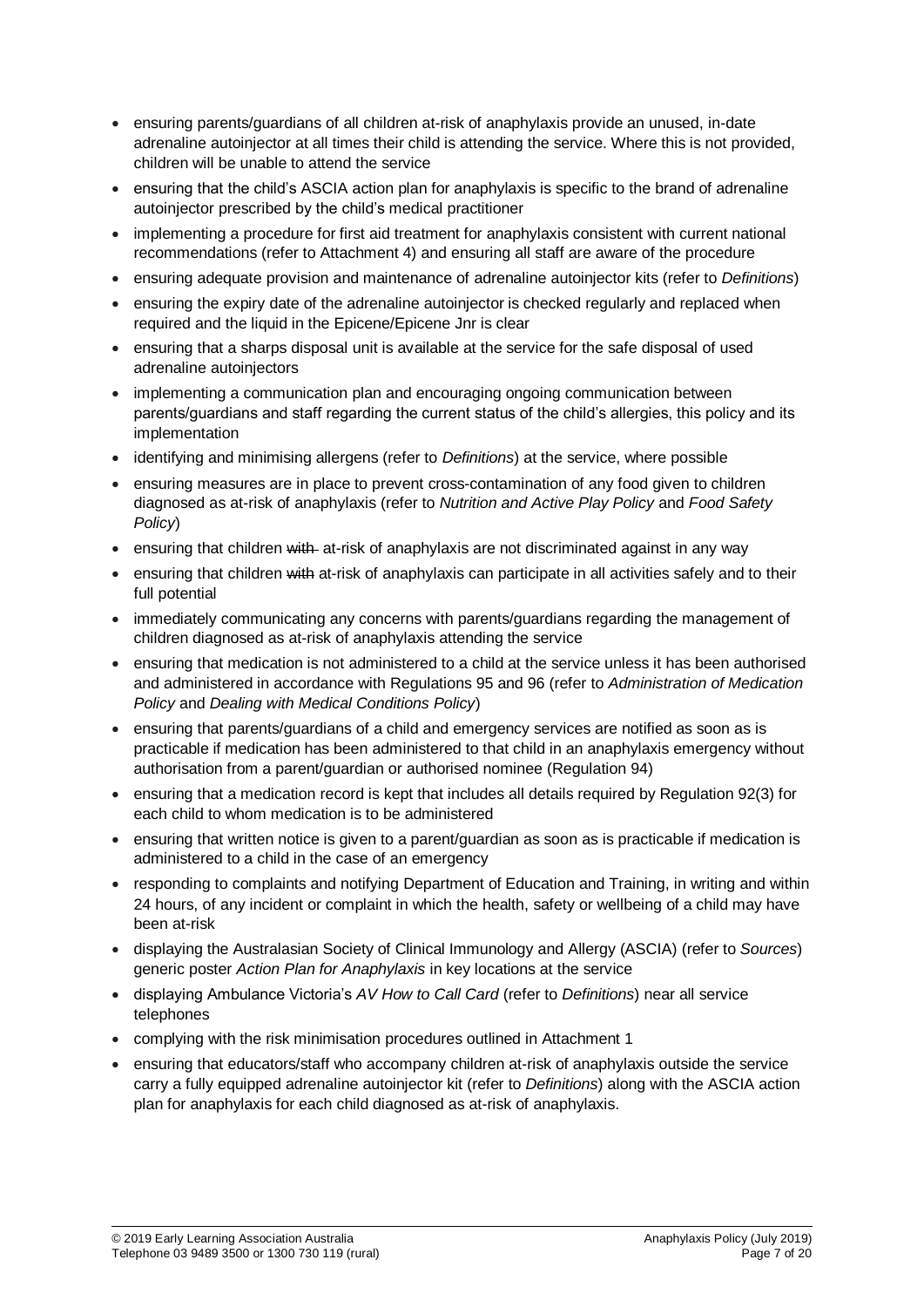#### **Risk assessment**

The National Law and National Regulations do not require a service to maintain a stock of adrenaline autoinjectors at the service premises to use in an emergency. However, ELAA recommends that the Approved Provider undertakes a risk assessment in consultation with the Nominated Supervisor, Certified Supervisors and other educators, to inform a decision on whether the service should carry its own supply of these devices. This decision will also be informed by considerations such as distance to the nearest medical facility and response times required for ambulance services to reach the service premises etc.

If the Approved Provider decides that the service should maintain its own supply of adrenaline autoinjectors, it is the responsibility of the Approved Provider to ensure that:

- adequate stock of the adrenaline autoinjector is on hand, and that it is unused and in date
- appropriate procedures are in place to define the specific circumstances under which the device supplied by the service will be used
- the autoinjector is administered in accordance with the written instructions provided on it and with the generic ASCIA action plan for anaphylaxis
- the service follows the procedures outlined in the *Administration of Medication Policy*, which explains the steps to follow when medication is administered to a child in an emergency
- parents/guardians are informed that the service maintains a supply of adrenaline autoinjectors, of the brand that the service carries and of the procedures for the use of these devices in an emergency.

#### **The Nominated Supervisor or Person in Day to Day Control is responsible for:**

- ensuring the *Enrolment checklist for children diagnosed as at-risk of anaphylaxis* (refer to Attachment 2) is completed
- ensuring that all educators' approved first aid qualifications, anaphylaxis management training and emergency asthma management training are current, meet the requirements of the National Act (Section 169(4)) and National Regulations (Regulation 137), and are approved by ACECQA (refer to *Sources*)
- ensuring that medication is not administered to a child at the service unless it has been authorised and administered in accordance with Regulations 95 and 96 (refer to *Administration of Medication Policy* and *Dealing with Medical Conditions Policy*)
- ensuring that parents/guardians of a child and emergency services are notified as soon as is practicable if medication has been administered to that child in an anaphylaxis emergency without authorisation from a parent/guardian or authorised nominee (Regulation 94)
- ensuring educators and staff are aware of the procedures for first aid treatment for anaphylaxis (refer to Attachment 4)
- ensuring an adrenaline autoinjector kit (refer to *Definitions*) is taken on all excursions and other offsite activities (refer to *Excursions and Service Events Policy*)
- compiling a list of children at-risk of anaphylaxis and placing it in a secure but readily accessible location known to all staff. This should include the ASCIA action plan for anaphylaxis for each child
- ensuring that all staff, including casual and relief staff, are aware of children diagnosed as at-risk of anaphylaxis, their allergies and symptoms, and the location of their adrenaline autoinjector kits and ASCIA action plans for anaphylaxis
- ensuring measures are in place to prevent cross-contamination of any food given to children diagnosed as at-risk of anaphylaxis (refer to *Nutrition and Active Play Policy* and *Food Safety Policy*)
- organising anaphylaxis management information sessions for parents/guardians of children enrolled at the service, where appropriate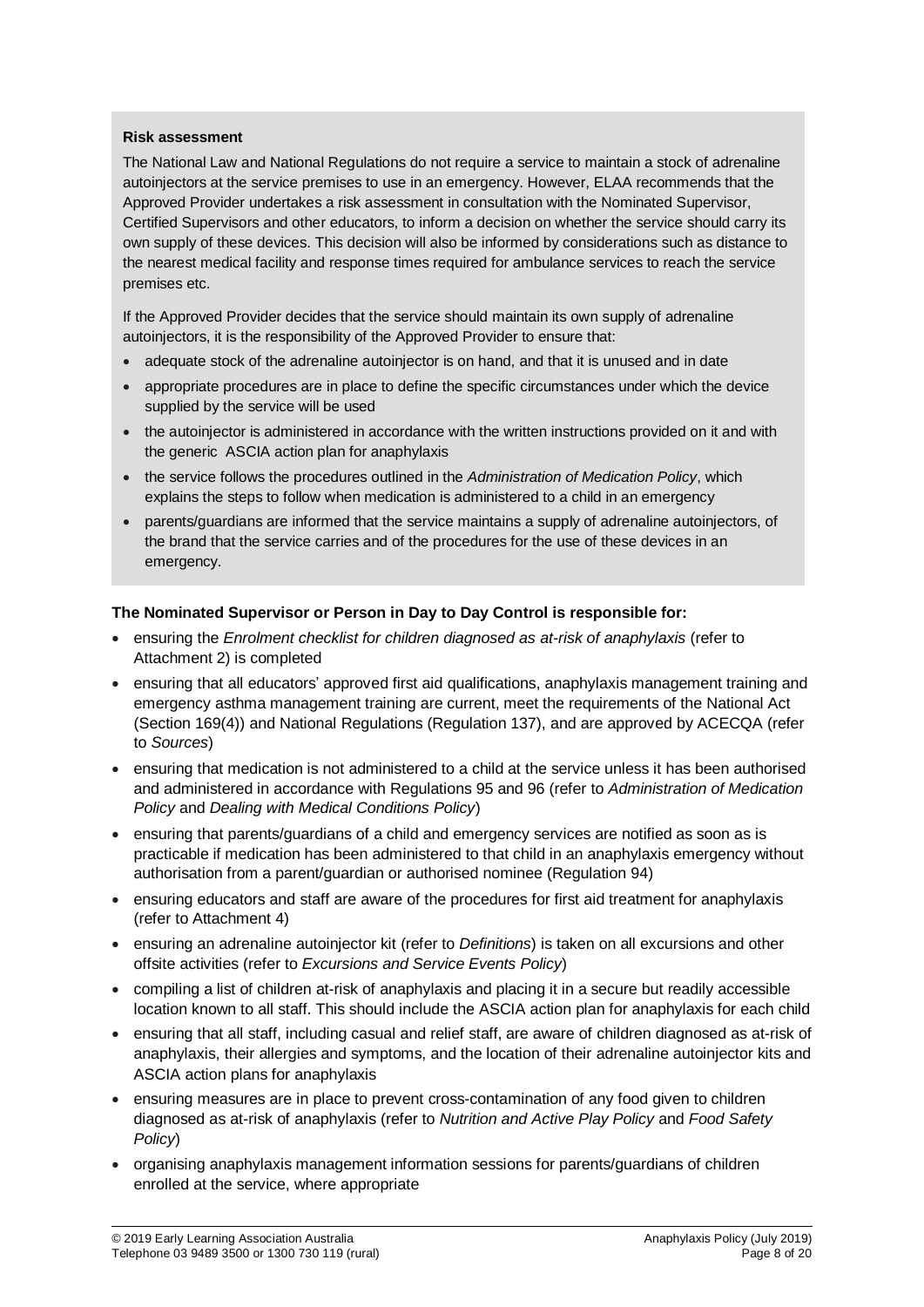- ensuring that all persons involved in the program, including parents/guardians, volunteers and students on placement are aware of children diagnosed as at-risk of anaphylaxis
- ensuring programmed activities and experiences take into consideration the individual needs of all children, including children diagnosed as at-risk of anaphylaxis
- following the child's ASCIAS action plan for anaphylaxis in the event of an allergic reaction, which may progress to an anaphylactic episode
- practising the administration of an adrenaline autoinjector using an autoinjector trainer and 'anaphylaxis scenarios' on a regular basis, at least annually and preferably quarterly
- ensuring staff dispose of used adrenaline autoinjectors appropriately in the sharps disposal unit provided at the service by the Approved Provider
- ensuring that the adrenaline autoinjector kit is stored in a location that is known to all staff, including casual and relief staff, is easily accessible to adults both indoors and outdoors (not locked away) but inaccessible to children, and away from direct sources of heat and cold
- ensuring that parents/guardians or an authorised person named in the child's enrolment record provide written authorisation for children to attend excursions outside the service premises (Regulation 102) (refer to *Excursions and Service Events Policy*)
- providing information to the service community about resources and support for managing allergies and anaphylaxis
- complying with the risk minimisation procedures outlined in Attachment 1.

## **Educators and other staff are responsible for:**

- reading and complying with the *Anaphylaxis Policy* and the *Dealing with Medical Conditions Policy*
- maintaining current approved anaphylaxis management qualifications (refer to *Definitions*)
- practising the administration of an adrenaline autoinjector using an autoinjector trainer and 'anaphylaxis scenarios' on a regular basis, at least annually and preferably quarterly
- ensuring they are aware of the procedures for first aid treatment for anaphylaxis (refer to Attachment 4)
- completing the *Enrolment checklist for children diagnosed as at-risk of anaphylaxis* (refer to Attachment 2) with parents/guardians
- knowing which children are diagnosed as at-risk of anaphylaxis, their allergies and symptoms, and the location of their adrenaline autoinjector kits and medical management action plans
- identifying and, where possible, minimising exposure to allergens (refer to *Definitions*) at the service
- following procedures to prevent the cross-contamination of any food given to children diagnosed as at-risk of anaphylaxis (refer to *Nutrition and Active Play Policy* and *Food Safety Policy*)
- assisting with the development of a risk minimisation plan (refer to Attachment 3) for children diagnosed as at-risk of anaphylaxis at the service
- following the child's ASCIA action plan for anaphylaxis in the event of an allergic reaction, which may progress to an anaphylactic episode
- disposing of used adrenaline autoinjectors in the sharps disposal unit provided at the service by the Approved Provider
- following appropriate first aid procedures in the event that a child who has not been diagnosed as at-risk of anaphylaxis appears to be having an anaphylactic episode (refer to Attachment 4)
- informing the Approved Provider and the child's parents/guardians following an anaphylactic episode
- taking the adrenaline autoinjector kit (refer to *Definitions*) for each child at-risk of anaphylaxis on excursions or to other offsite service events and activities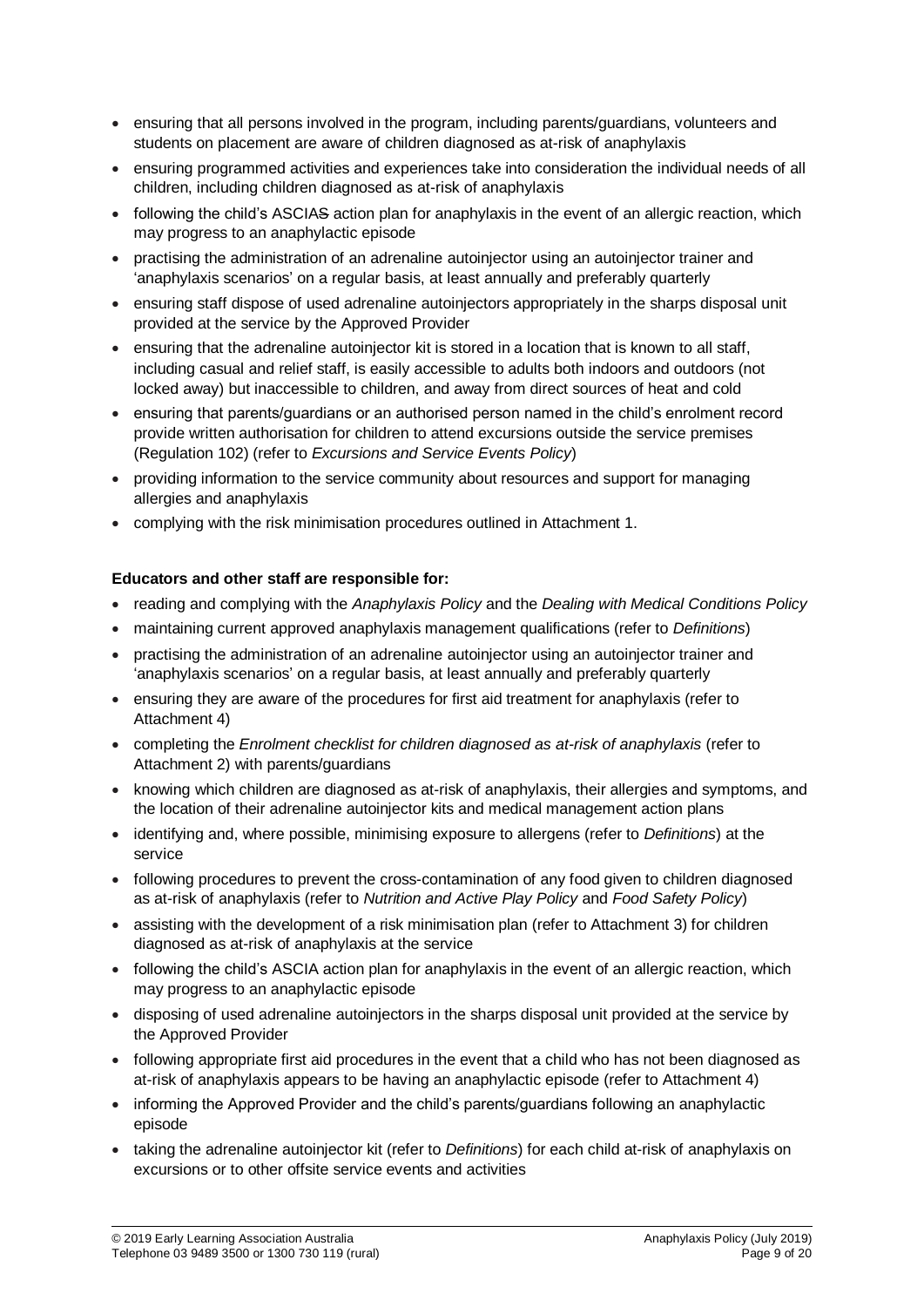- providing information to the service community about resources and support for managing allergies and anaphylaxis
- complying with the risk minimisation procedures outlined in Attachment 1
- contacting parents/guardians immediately if an unused, in-date adrenaline autoinjector has not been provided to the service for a child diagnosed as at-risk of anaphylaxis. Where this is not provided, children will be unable to attend the service
- discussing with parents/guardians the requirements for completing the enrolment form and medication record for their child
- consulting with the parents/guardians of children diagnosed as at-risk of anaphylaxis in relation to the health and safety of their child, and communicating any concerns
- ensuring that children diagnosed as at-risk of anaphylaxis are not discriminated against in any way and are able to participate fully in all activities.

## **Parents/guardians of a child at-risk of anaphylaxis are responsible for:**

- informing staff, either on enrolment or on initial diagnosis, of their child's allergies
- completing all details on the child's enrolment form, including medical information and written authorisations for medical treatment, ambulance transportation and excursions outside the service premises
- assisting the Approved Provider and staff to develop an anaphylaxis risk minimisation plan (refer to Attachment 3)
- providing staff with an ASCIA action plan for anaphylaxis signed by a registered medical practitioner and with written consent to use medication prescribed in line with this action plan
- providing staff with an unused, in-date and complete adrenaline autoinjector kit
- ensuring that the child's ASCIA action plan for anaphylaxis is specific to the brand of adrenaline autoinjector prescribed by the child's medical practitioner
- regularly checking the adrenaline autoinjector's expiry date and colour of Epicene adrenaline
- assisting staff by providing information and answering questions regarding their child's allergies
- notifying staff of any changes to their child's allergy status and providing a new anaphylaxis medical management action plan in accordance with these changes
- communicating all relevant information and concerns to staff, particularly in relation to the health of their child
- complying with the service's policy where a child who has been prescribed an adrenaline autoinjector is not permitted to attend the service or its programs without that device
- complying with the risk minimisation procedures outlined in Attachment 1
- ensuring they are aware of the procedures for first aid treatment for anaphylaxis (refer to Attachment 4).

#### **Parents/guardians are responsible for:**

- reading and complying with this policy and all procedures, including those outlined in Attachment 1
- bringing relevant issues and concerns to the attention of both staff and the Approved Provider

## **Volunteers and students, while at the service, are responsible for following this policy and its procedures.**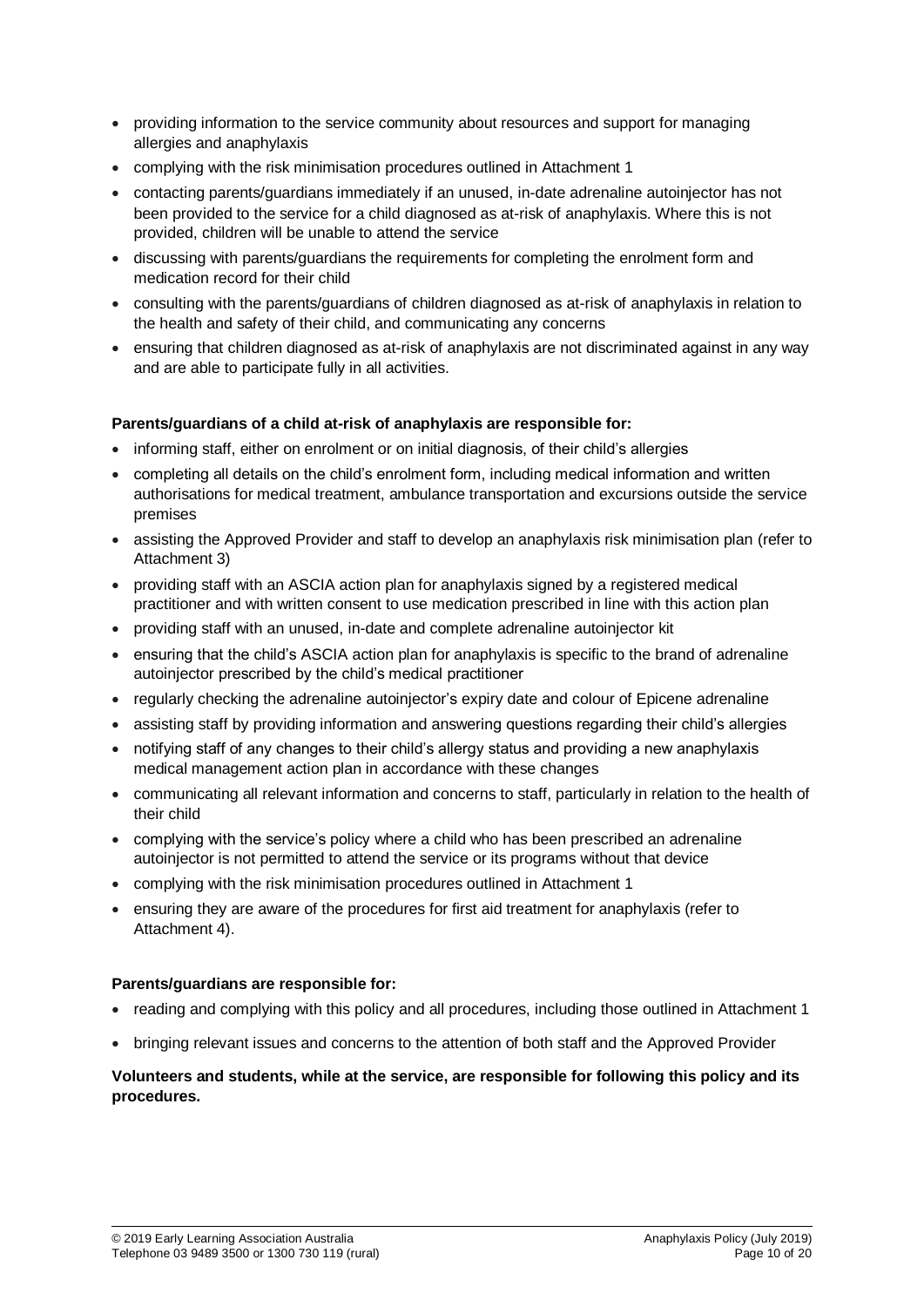# **EVALUATION**

In order to assess whether the values and purposes of the policy have been achieved, the Approved Provider will:

- selectively audit enrolment checklists (for example, annually) to ensure that documentation is current and complete
- regularly seek feedback from everyone affected by the policy regarding its effectiveness
- monitor the implementation, compliance, complaints and incidents in relation to this policy
- keep the policy up to date with current legislation, research, policy and best practice
- revise the policy and procedures as part of the service's policy review cycle or following an anaphylactic episode at the service, or as otherwise required
- notify parents/guardians at least 14 days before making any changes to this policy or its procedures.

# **ATTACHMENTS**

- Attachment 1: Risk minimisation procedures
- Attachment 2: Enrolment checklist for children diagnosed as at-risk of anaphylaxis
- Attachment 3: Sample risk minimisation plan
- Attachment 4: First Aid Treatment for Anaphylaxis download from the Australasian Society of Clinical Immunology and Allergy: <http://www.allergy.org.au/health-professionals/anaphylaxis-resources/first-aid-for-anaphylaxis>

# **AUTHORISATION**

This policy was adopted by the Approved Provider of Thornbury Kindergarten Inc. on 20 August 2019

# **REVIEW DATE:** AUGUST 2022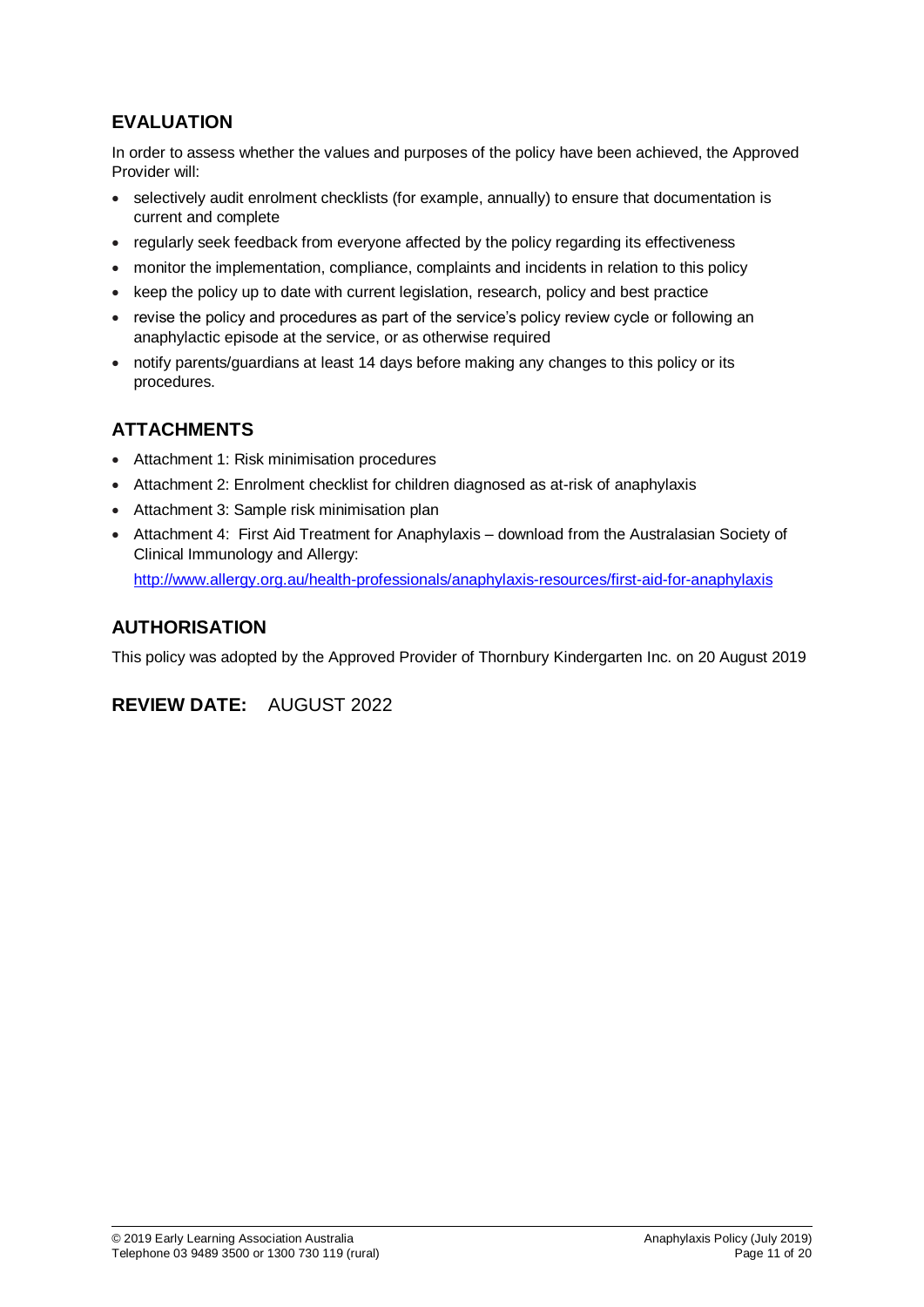# **ATTACHMENT 1 Risk minimisation procedures**

The following procedures should be developed in consultation with the parents/guardians of children in the service who have been diagnosed as at-risk of anaphylaxis and implemented to protect those children from accidental exposure to allergens. These procedures should be regularly reviewed to identify any new potential for accidental exposure to allergens.

## **In relation to the child diagnosed as at-risk of anaphylaxis:**

- the child should only eat food that has been specifically prepared for him/her. Some parents/guardians may choose to provide all food for their child
- ensure there is no food sharing (refer to *Definitions*), or sharing of food utensils or containers at the service
- where the service is preparing food for the child:
	- ensure that it has been prepared according to the instructions of parents/guardians
	- parents/guardians are to check and approve the instructions in accordance with the risk minimisation plan
- bottles, other drinks, lunch boxes and all food provided by parents/guardians should be clearly labelled with the child's name
- consider placing a severely allergic child away from a table with food allergens. However, be mindful that children with allergies should not be discriminated against in any way and should be included in all activities
- provide an individual high chair for very young children to minimise the risk of cross-contamination of food
- where a child diagnosed as at-risk of anaphylaxis is allergic to milk, ensure that non-allergic children are closely supervised when drinking milk/formula from bottles/cups and that these bottles/cups are not left within reach of children
- ensure appropriate supervision of the child diagnosed as at-risk of anaphylaxis on special occasions such as excursions and other service events
- children diagnosed as at-risk of anaphylaxis who are allergic to insect/sting bites should wear shoes and long-sleeved, light-coloured clothing while at the service.

## **In relation to other practices at the service:**

- ensure tables, high chairs and bench tops are thoroughly cleaned after every use
- ensure that all children and adults wash hands upon arrival at the service, and before and after eating
- supervise all children at meal and snack times and ensure that food is consumed in specified areas. To minimise risk, children should not move around the service with food
- do not use food of any kind as a reward at the service
- ensure that children's risk minimisation plans inform the service's food purchases and menu planning
- ensure that staff and volunteers who are involved in food preparation and service undertake measures to prevent cross-contamination of food during the storage, handling, preparation and serving of food, including careful cleaning of food preparation areas and utensils (refer to *Food Safety Policy*)
- request that all parents/guardians avoid bringing food to the service that contains specified allergens or ingredients as outlined in the risk minimisation plans of children diagnosed as at-risk of anaphylaxis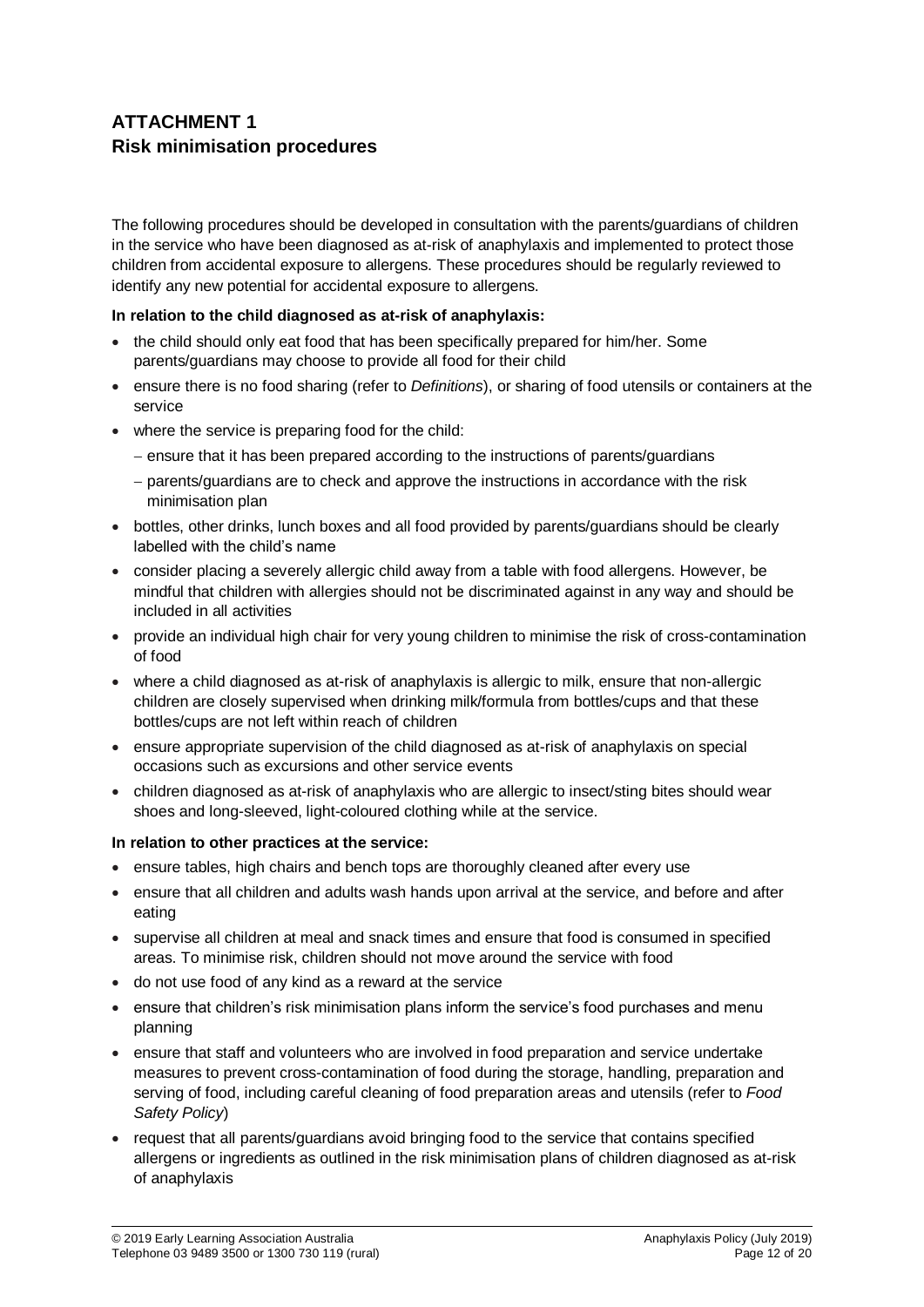- restrict the use of food and food containers, boxes and packaging in crafts, cooking and science experiments, according to the allergies of children at the service
- ensure staff discuss the use of foods in children's activities with parents/guardians of at-risk children. Any food used at the service should be consistent with the risk management plans of children diagnosed as at-risk of anaphylaxis
- ensure that garden areas are kept free from stagnant water and plants that may attract biting insects.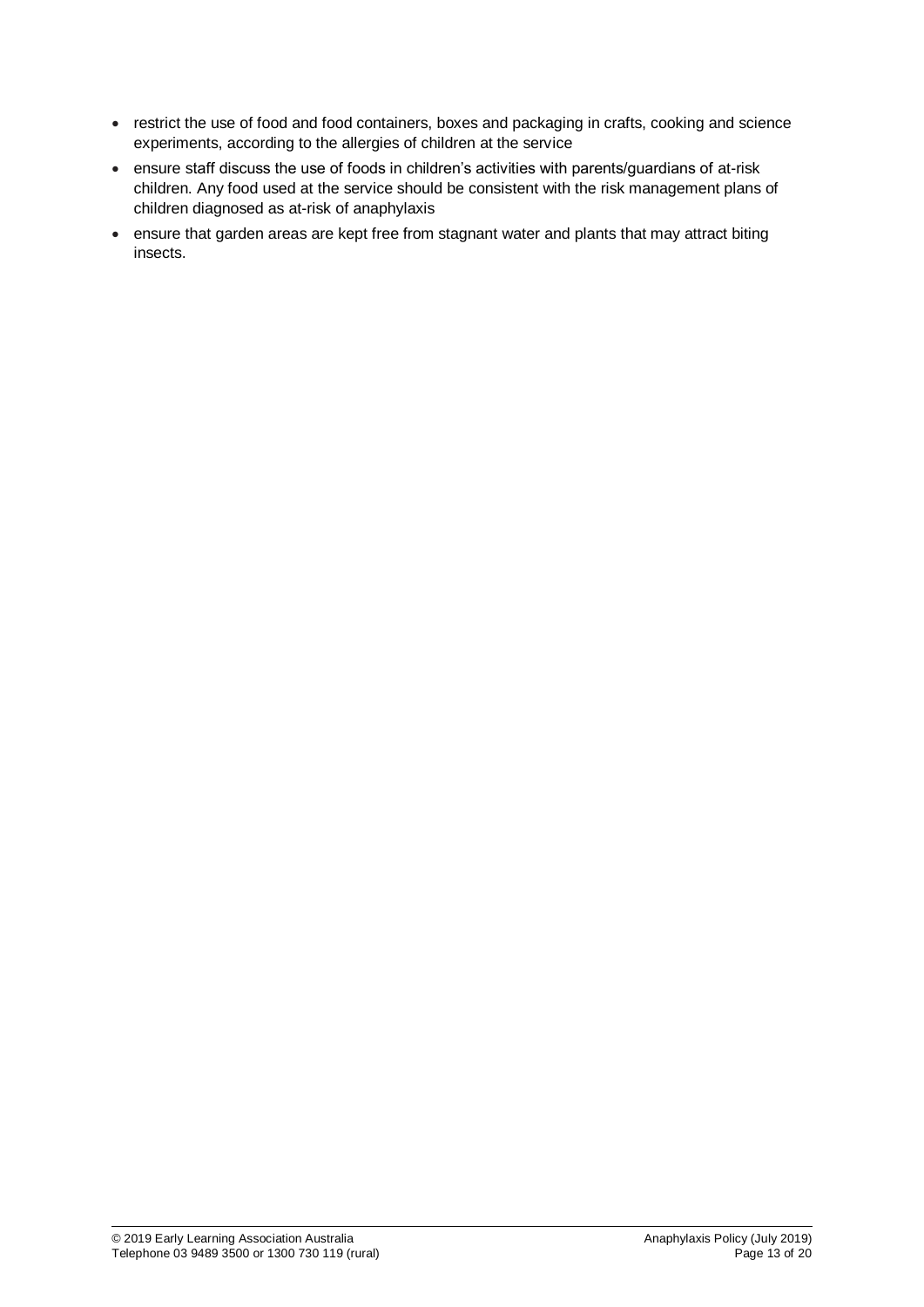# **ATTACHMENT 2**

# **Enrolment checklist for children diagnosed as at-risk of anaphylaxis**

|                             | A risk minimisation plan is completed in consultation with parents/guardians prior to the<br>attendance of the child at the service and is implemented including following procedures to<br>address the particular needs of each child diagnosed as at-risk of anaphylaxis.                                                                       |
|-----------------------------|---------------------------------------------------------------------------------------------------------------------------------------------------------------------------------------------------------------------------------------------------------------------------------------------------------------------------------------------------|
| $\Box$                      | Parents/guardians of a child diagnosed as at-risk of anaphylaxis have been provided with a copy<br>of the service's Anaphylaxis Policy and Dealing with Medical Conditions Policy.                                                                                                                                                                |
| $\Box$                      | All parents/guardians are made aware of the service's Anaphylaxis Policy.                                                                                                                                                                                                                                                                         |
| $\Box$                      | An ASCIA action plan for anaphylaxis for the child is completed and signed by the child's<br>registered medical practitioner and is accessible to all staff.                                                                                                                                                                                      |
| $\Box$                      | A copy of the child's ASCIA action plan for anaphylaxis is included in the child's adrenaline<br>autoinjector kit (refer to Definitions).                                                                                                                                                                                                         |
| $\Box$                      | An adrenaline autoinjector (within a visible expiry date) is available for use at all times the child is<br>being educated and cared for by the service.                                                                                                                                                                                          |
| $\Box$                      | An adrenaline autoinjector is stored in an insulated container (adrenaline autoinjector kit) in a<br>location easily accessible to adults both indoors and outdoors (not locked away) but inaccessible<br>to children, and away from direct sources of heat and cold.                                                                             |
| $\mathcal{L}_{\mathcal{A}}$ | All staff, including casual and relief staff, are aware of the location of each adrenaline autoinjector<br>kit which includes each child's ASCIA action plan for anaphylaxis.                                                                                                                                                                     |
| $\Box$                      | All staff have undertaken approved anaphylaxis management training (refer to Definitions), which<br>includes strategies for anaphylaxis management, risk minimisation, recognition of allergic<br>reactions and emergency first aid treatment. Details regarding qualifications are to be recorded<br>on the staff record (refer to Definitions). |
| $\overline{\phantom{a}}$    | All staff have undertaken practise with an autoinjector trainer at least annually and preferably<br>quarterly. Details regarding participation in practice sessions are to be recorded on the staff<br>record (refer to Definitions).                                                                                                             |
| $\Box$                      | A procedure for first aid treatment for anaphylaxis is in place and all staff understand it (refer to<br>Attachment 4).                                                                                                                                                                                                                           |
| $\Box$                      | Contact details of all parents/guardians and authorised nominees are current and accessible.                                                                                                                                                                                                                                                      |
| $\mathsf{L}$                | Information regarding any other medications or medical conditions in the service (for example<br>asthma) is available to staff.                                                                                                                                                                                                                   |
|                             | $\Box$ . If for a final property and the field of the set of the                                                                                                                                                                                                                                                                                  |

 $\Box$  If food is prepared at the service, measures are in place to prevent cross-contamination of the food given to the child diagnosed as at-risk of anaphylaxis.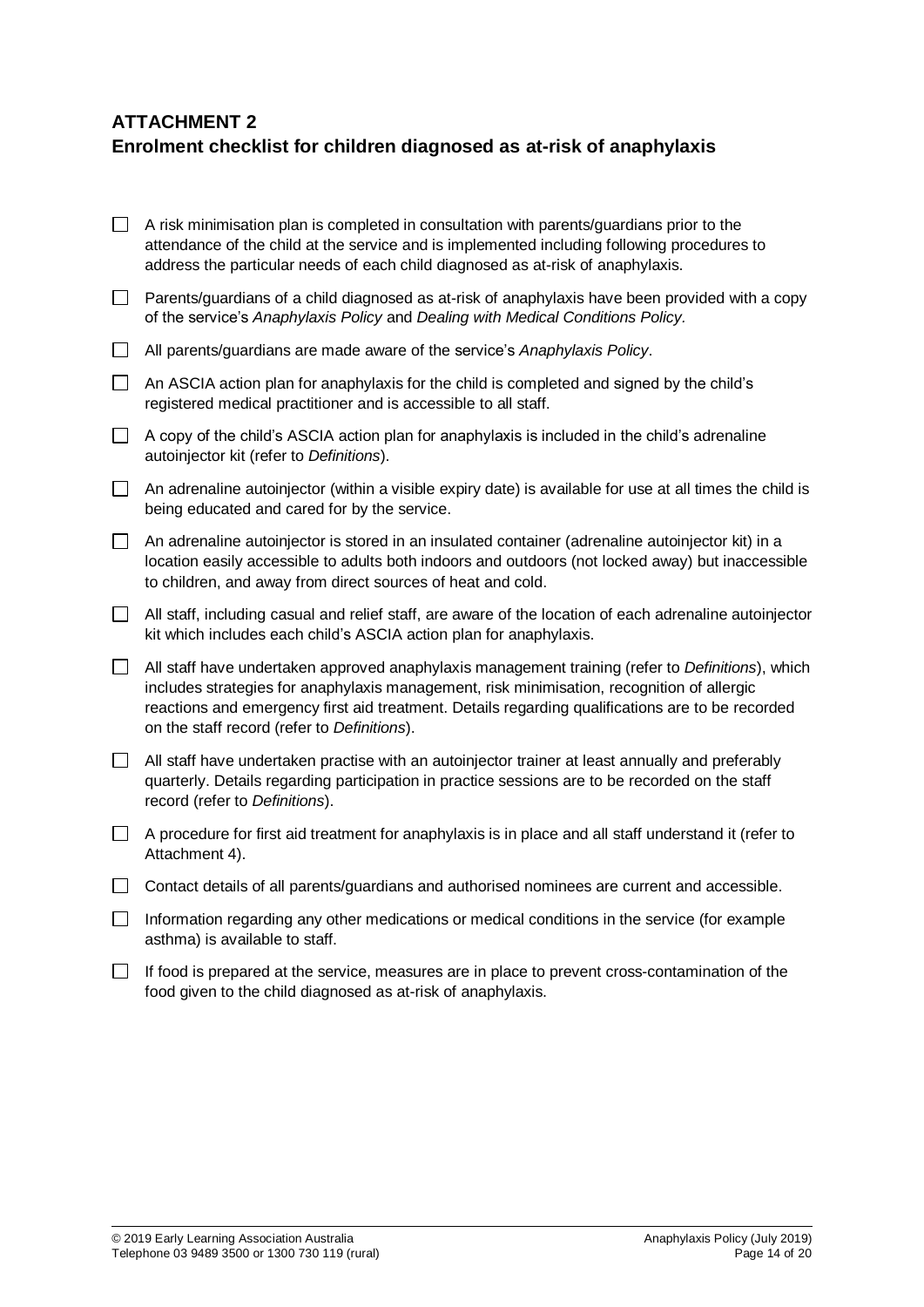# **ATTACHMENT 3 Sample risk minimisation plan**

The following information is not a comprehensive list but contains some suggestions to consider when developing/reviewing your service's risk minimisation plan in consultation with parents/guardians.

**How well has the service planned for meeting the needs of children with allergies and those who have been diagnosed as at-risk of anaphylaxis?**

| Who are the children?                                                                                                 |        | List names and room locations of each child diagnosed as<br>at-risk.                                                                                                                                                                                                                            |  |
|-----------------------------------------------------------------------------------------------------------------------|--------|-------------------------------------------------------------------------------------------------------------------------------------------------------------------------------------------------------------------------------------------------------------------------------------------------|--|
| What are they allergic to?                                                                                            | $\sim$ | List all known allergens for each child at-risk.<br>List potential sources of exposure to each known allergen<br>and strategies to minimise the risk of exposure. This will<br>include requesting certain foods/items not be brought to<br>the service.                                         |  |
| Do staff (including casual and<br>relief staff), volunteers and visiting<br>staff recognise the children at-<br>risk? |        | List the strategies for ensuring that all staff, including<br>casual and relief staff, recognise each at-risk child, are<br>aware of the child's specific allergies and symptoms and<br>the location of their adrenaline autoinjector kit including<br>their ASCIA action plan for anaphylaxis. |  |
| Do families and staff know how<br>the service manages the risk of<br>anaphylaxis?                                     |        | Record the date on which each family of a child diagnosed<br>as at-risk of anaphylaxis is provided a copy of the<br>service's Anaphylaxis Policy.                                                                                                                                               |  |
|                                                                                                                       |        | Record the date that parents/guardians provide an<br>unused, in-date and complete adrenaline autoinjector kit.                                                                                                                                                                                  |  |
|                                                                                                                       |        | Test that all staff, including casual and relief staff, know<br>the location of the adrenaline autoinjector kit and ASCIA<br>action plan for anaphylaxis for each at-risk child.                                                                                                                |  |
|                                                                                                                       |        | Ensure that there is a procedure in place to regularly<br>check the expiry date of each adrenaline autoinjector.                                                                                                                                                                                |  |
|                                                                                                                       |        | Ensure a written request is sent to all families at the<br>service to follow specific procedures to minimise the risk of<br>exposure to a known allergen. This may include strategies<br>such as requesting specific items not be sent to the<br>service, for example:                          |  |
|                                                                                                                       |        | • food containing known allergens or foods where transfer<br>from one child to another is likely e.g. peanut/nut<br>products, whole egg, sesame or chocolate<br>• food packaging where that food is a known allergen<br>e.g. cereal boxes, egg cartons.                                         |  |
|                                                                                                                       |        | Ensure a new written request is sent to all families if food<br>allergens change.                                                                                                                                                                                                               |  |
|                                                                                                                       |        | Ensure all families are aware of the service policy that no<br>child who has been prescribed an adrenaline autoinjector<br>is permitted to attend the service without that device.                                                                                                              |  |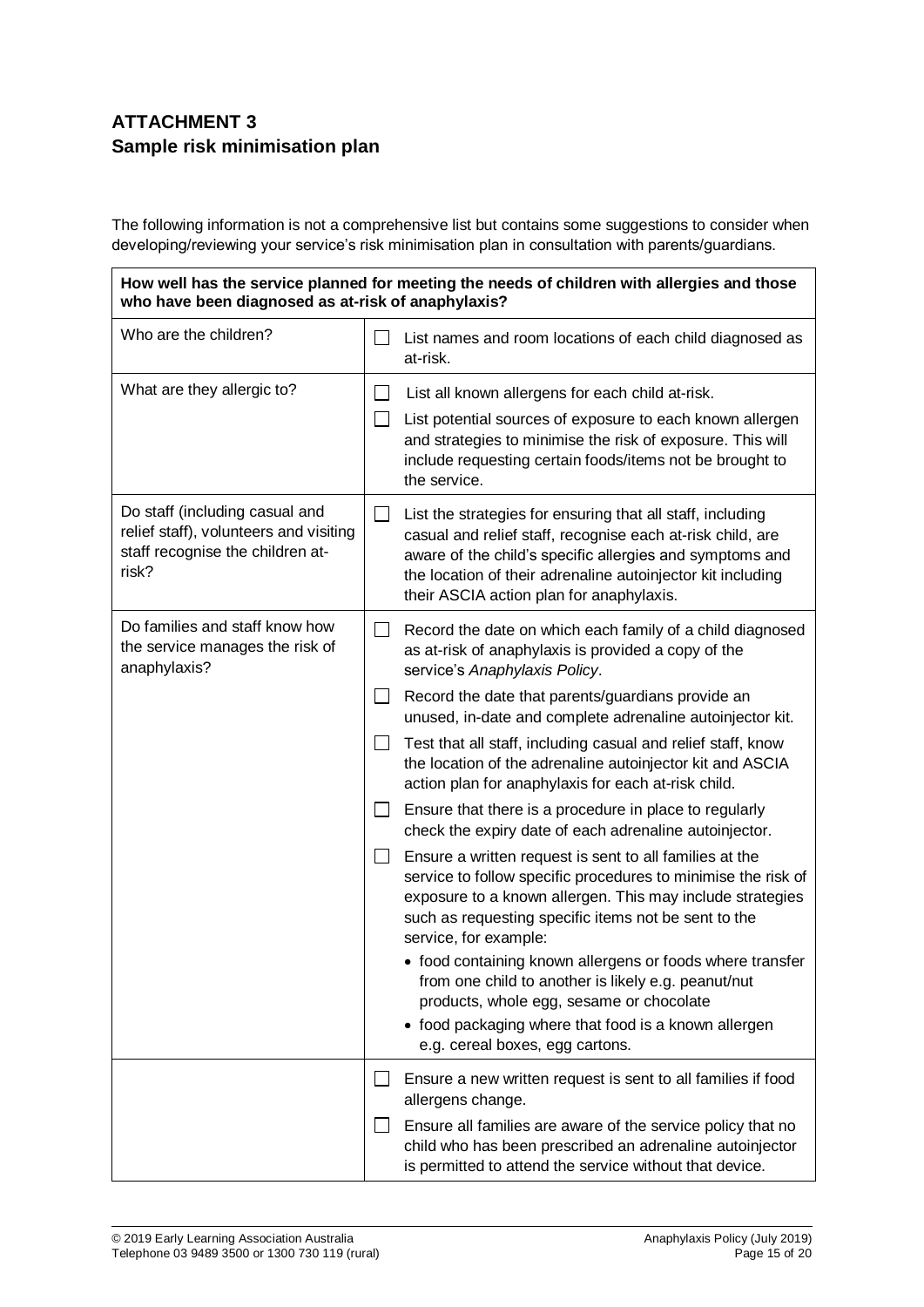|                                                                                                                                                                                                                                                                                                                                                                                                                                                                                                                                                                                                                                                                                                                                                                     |              | Display the ASCIA generic poster Action Plan for<br>Anaphylaxis in key locations at the service and ensure a<br>completed Ambulance Victoria AV How to Call Card is<br>next to all telephone/s.<br>The adrenaline autoinjector kit, including a copy of the<br>ASCIA action plan for anaphylaxis, is carried by an<br>educator when a child diagnosed as at-risk is taken                                                                                                                                                                                                                                                                                                                                                                                                                                             |
|---------------------------------------------------------------------------------------------------------------------------------------------------------------------------------------------------------------------------------------------------------------------------------------------------------------------------------------------------------------------------------------------------------------------------------------------------------------------------------------------------------------------------------------------------------------------------------------------------------------------------------------------------------------------------------------------------------------------------------------------------------------------|--------------|-----------------------------------------------------------------------------------------------------------------------------------------------------------------------------------------------------------------------------------------------------------------------------------------------------------------------------------------------------------------------------------------------------------------------------------------------------------------------------------------------------------------------------------------------------------------------------------------------------------------------------------------------------------------------------------------------------------------------------------------------------------------------------------------------------------------------|
| Has a communication plan been<br>developed which includes<br>procedures to ensure that:<br>• all staff, volunteers, students<br>and parents/guardians are<br>informed about the policy and<br>procedures for the<br>management of anaphylaxis at<br>Thornbury Kindergarten Inc.<br>• parents/guardians of a child<br>diagnosed as at-risk of<br>anaphylaxis are able to<br>communicate with service staff<br>about any changes to the<br>child's diagnosis or anaphylaxis<br>medical management action<br>plan<br>• all staff, including casual, relief<br>and visiting staff, volunteers<br>and students are informed<br>about, and are familiar with, all<br>ASCIA action plan for<br>anaphylaxis and the Thornbury<br>Kindergarten Inc. risk<br>management plan. | $\mathsf{L}$ | outside the service premises e.g. for excursions.<br>All parents/guardians are provided with a copy of the<br>Anaphylaxis Policy prior to commencing at<br>Thornbury Kindergarten Inc<br>A copy of this policy is displayed in a prominent location at<br>the service.<br>Staff will meet with parents/guardians of a child diagnosed<br>as at-risk of anaphylaxis prior to the child's<br>commencement at the service and will develop an<br>individual communication plan for that family.<br>An induction process for all staff and volunteers includes<br>information regarding the management of anaphylaxis at<br>the service including the location of adrenaline autoinjector<br>kits, ASCIA action plans for anaphylaxis, risk minimisation<br>plans and procedures, and identification of children at-risk. |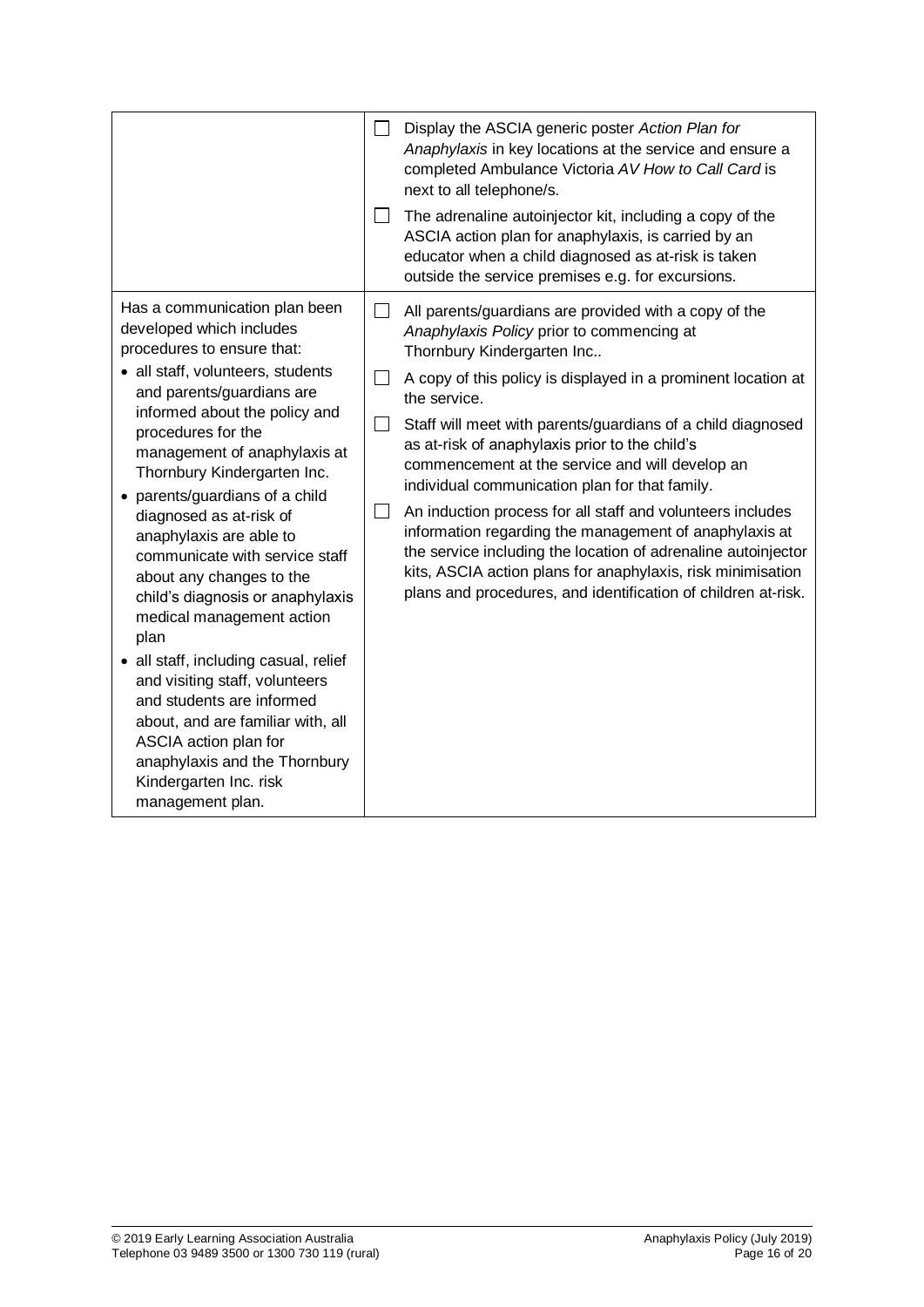## **Do all staff know how the service aims to minimise the risk of a child being exposed to an allergen?**

Think about times when the child could potentially be exposed to allergens and develop appropriate strategies including identifying the person responsible for implementing them (refer to the following section for possible scenarios and strategies).

- $\Box$  Menus are planned in conjunction with parents/guardians of children diagnosed as at-risk of anaphylaxis:
	- Food for the at-risk child is prepared according to the instructions of parents/guardians to avoid the inclusion of food allergens.
	- As far as is practical, the service's menu for all children should not contain food with ingredients such as milk, egg, peanut/nut or sesame, or other products to which children are at-risk.
	- The at-risk child should not be given food where the label indicates that the food may contain traces of a known allergen.
- $\Box$  Hygiene procedures and practices are followed to minimise the risk of cross-contamination of surfaces, food utensils or containers by food allergens (refer to *Hygiene Policy* and *Food Safety Policy*).

 $\Box$  Consider the safest place for the at-risk child to be served and to consume food, while ensuring they are not discriminated against or socially excluded from activities.

- $\Box$  Develop procedures for ensuring that each at-risk child only consumes food prepared specifically for him/her.
- $\Box$  Do not introduce food to a baby/child if the parents/guardians have not previously given this food to the baby/child.
- $\Box$  Ensure each child enrolled at the service washes his/her hands upon arrival at the service, and before and after eating.
- $\Box$  Employ teaching strategies to raise the awareness of all children about anaphylaxis and the importance of *no food sharing* (refer to *Definitions*) at the service.
- $\Box$  Bottles, other drinks, lunch boxes and all food provided by the family of the at-risk child should be clearly labelled with the child's name.

## **Do relevant people know what action to take if a child has an anaphylactic episode?**

- $\Box$  Know what each child's ASCIA action plan for anaphylaxis contains and implement the procedures.
- $\Box$  Know:
	- who will administer the adrenaline autoinjector and stay with the child
	- who will telephone the ambulance and the parents/guardians of the child
	- who will ensure the supervision of other children at the service
	- who will let the ambulance officers into the service and take them to the child.
- $\Box$  Ensure all staff have undertaken approved anaphylaxis management training and participate in regular practise sessions.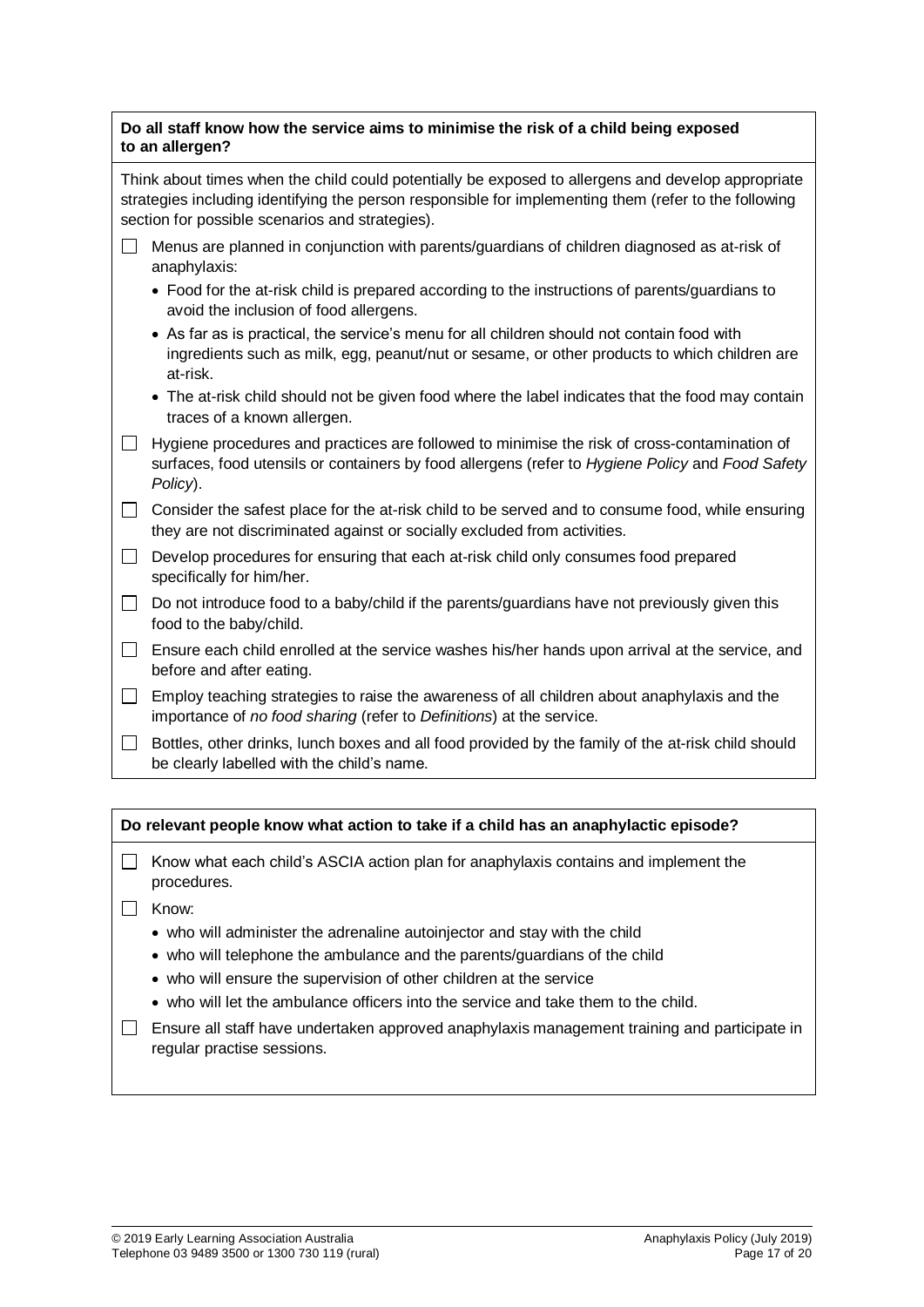## **Potential exposure scenarios and strategies**

## **How effective is the service's risk minimisation plan?**

Review the risk minimisation plan of each child diagnosed as at-risk of anaphylaxis with parents/guardians at least annually, but always on enrolment and after any incident or accidental exposure to allergens.

| <b>Scenario</b>                                                                                                    | <b>Strategy</b>                                                                                                                                                                                                                                                                                             | Who is<br>responsible?                                 |
|--------------------------------------------------------------------------------------------------------------------|-------------------------------------------------------------------------------------------------------------------------------------------------------------------------------------------------------------------------------------------------------------------------------------------------------------|--------------------------------------------------------|
| Food is provided by the<br>service and a food allergen is<br>unable to be removed from<br>the service's menu (e.g. | Menus are planned in conjunction with<br>parents/guardians of children diagnosed as<br>at-risk, and food is prepared according to<br>the instructions of parents/guardians.                                                                                                                                 | Cook, Nominated<br>Supervisor and<br>parents/guardians |
| milk).                                                                                                             | Alternatively, the parents/guardians provide<br>all food for the at-risk child.                                                                                                                                                                                                                             |                                                        |
|                                                                                                                    | Ensure separate storage of foods<br>containing the allergen.                                                                                                                                                                                                                                                | <b>Approved Provider</b><br>and Cook                   |
|                                                                                                                    | Cook and staff observe food handling,<br>preparation and serving practices to<br>minimise the risk of cross-contamination.<br>This includes implementing good hygiene<br>practices and effective cleaning of surfaces<br>in the kitchen and children's eating area,<br>food utensils and containers.        | Cook, staff and<br>volunteers                          |
|                                                                                                                    | There is a system in place to ensure the<br>child diagnosed as at-risk of anaphylaxis is<br>served only food prepared for him/her.                                                                                                                                                                          | Cook and staff                                         |
|                                                                                                                    | A child diagnosed as at-risk of anaphylaxis<br>is served and consumes their food in a<br>location considered to be at low risk of<br>cross-contamination by allergens from<br>another child's food. Ensure this location is<br>not separate from all children and allows<br>social inclusion at meal times. | <b>Staff</b>                                           |
|                                                                                                                    | Children are regularly reminded of the<br>importance of not sharing food.                                                                                                                                                                                                                                   | <b>Staff</b>                                           |
|                                                                                                                    | Children are closely supervised during<br>eating.                                                                                                                                                                                                                                                           | <b>Staff</b>                                           |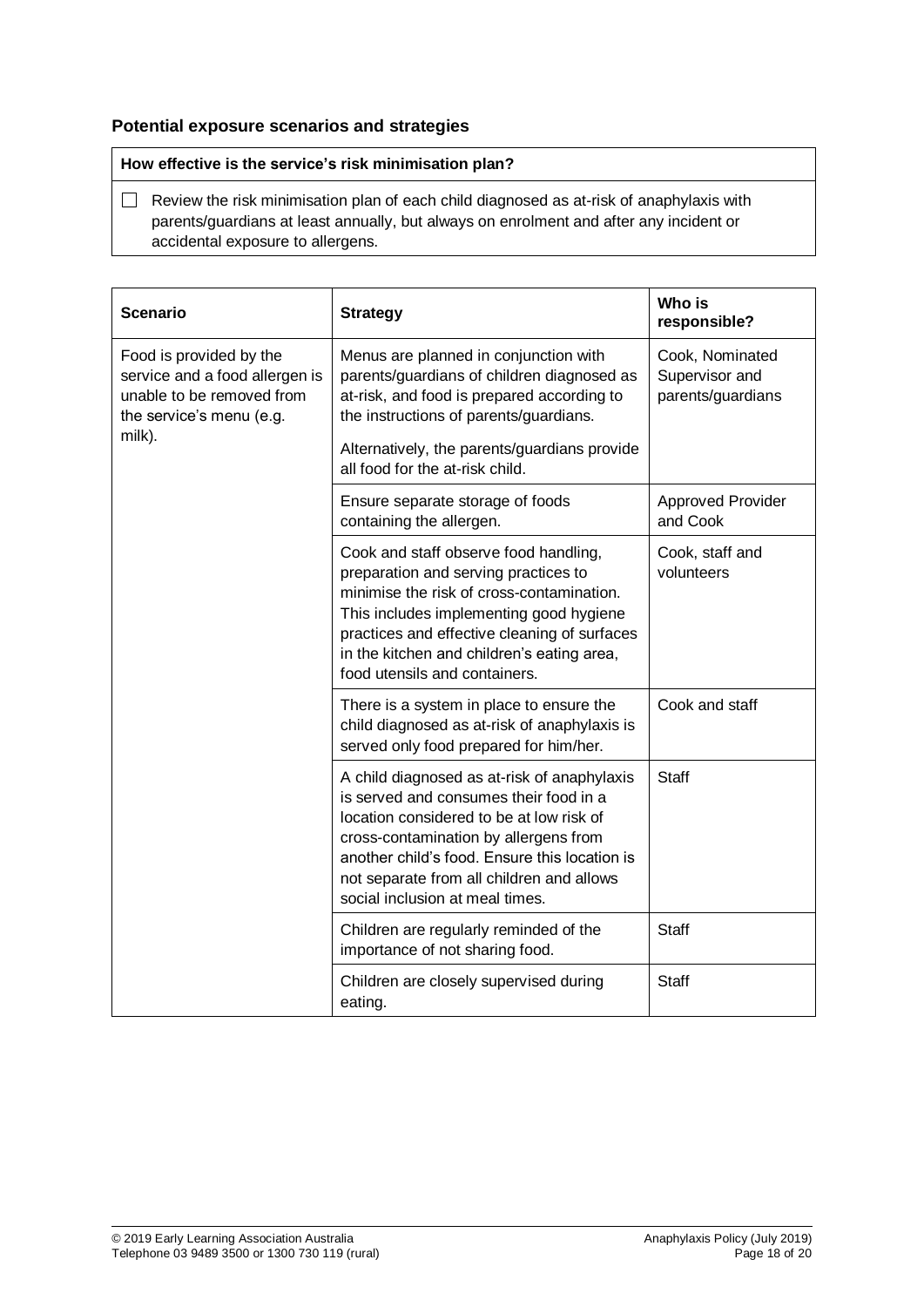| Party or celebration                     | Give parents/guardians adequate notice of<br>the event.                                                                                                                                                                                                                      | Approved Provider,<br>Nominated<br>Supervisor and<br>educators |
|------------------------------------------|------------------------------------------------------------------------------------------------------------------------------------------------------------------------------------------------------------------------------------------------------------------------------|----------------------------------------------------------------|
|                                          | Ensure safe food is provided for the child<br>diagnosed as at-risk of anaphylaxis.                                                                                                                                                                                           | Parents/guardians<br>and staff                                 |
|                                          | Ensure the child diagnosed as at-risk of<br>anaphylaxis only eats food approved by<br>his/her parents/guardians.                                                                                                                                                             | Staff                                                          |
|                                          | Specify a range of foods that all<br>parents/guardians may send for the party<br>and note particular foods and ingredients<br>that should not be sent.                                                                                                                       | <b>Approved Provider</b><br>and Nominated<br>Supervisor        |
| Protection from insect bite<br>allergies | Specify play areas that are lowest risk to<br>the child diagnosed as at-risk and<br>encourage him/her and peers to play in that<br>area.                                                                                                                                     | Educators                                                      |
|                                          | Decrease the number of plants that attract<br>bees or other biting insects.                                                                                                                                                                                                  | <b>Approved Provider</b>                                       |
|                                          | Ensure the child diagnosed as at-risk of<br>anaphylaxis wears shoes at all times they<br>are outdoors.                                                                                                                                                                       | Educators                                                      |
|                                          | Respond promptly to any instance of insect<br>infestation. It may be appropriate to request<br>exclusion of the child diagnosed as at-risk<br>during the period required to eradicate the<br>insects.                                                                        | Approved<br>Provider/Nominated<br>Supervisor                   |
| Latex allergies                          | Avoid the use of party balloons or latex<br>gloves.                                                                                                                                                                                                                          | <b>Staff</b>                                                   |
| Cooking with children                    | Ensure parents/guardians of the child<br>diagnosed as at-risk of anaphylaxis are<br>advised well in advance and included in the<br>planning process. Parents/guardians may<br>prefer to provide the ingredients<br>themselves.<br>Ensure activities and ingredients used are | Approved Provider,<br>Nominated<br>Supervisor and<br>educators |
|                                          | consistent with risk minimisation plans.                                                                                                                                                                                                                                     |                                                                |